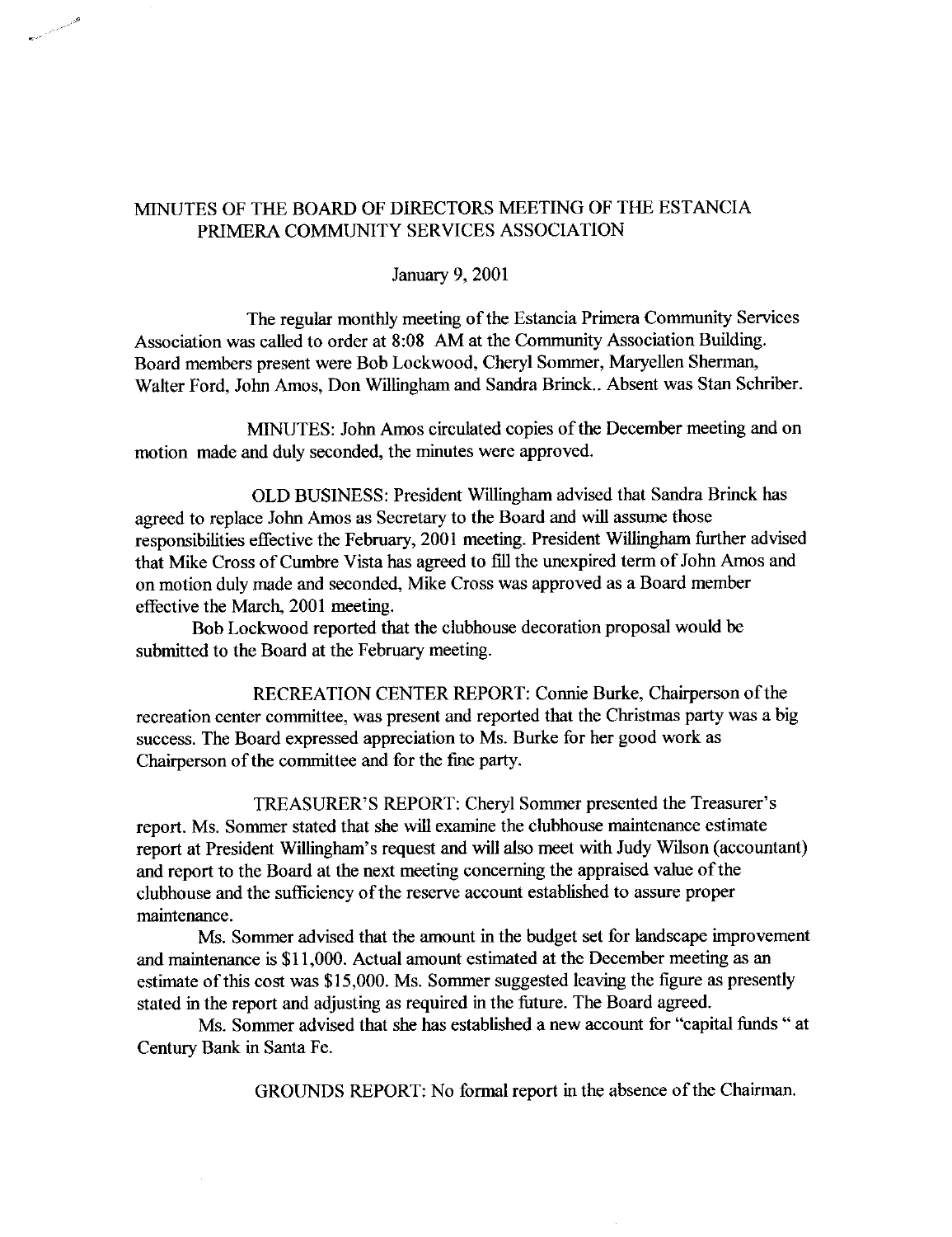NEW BUSINESS: On its own motion, the Board changed the date of the February meeting to February 9, 2001

There being no further business to be considered by the Board at this time, the meeting was adjourned at 8:56 AM.

Attested:

Secretary

President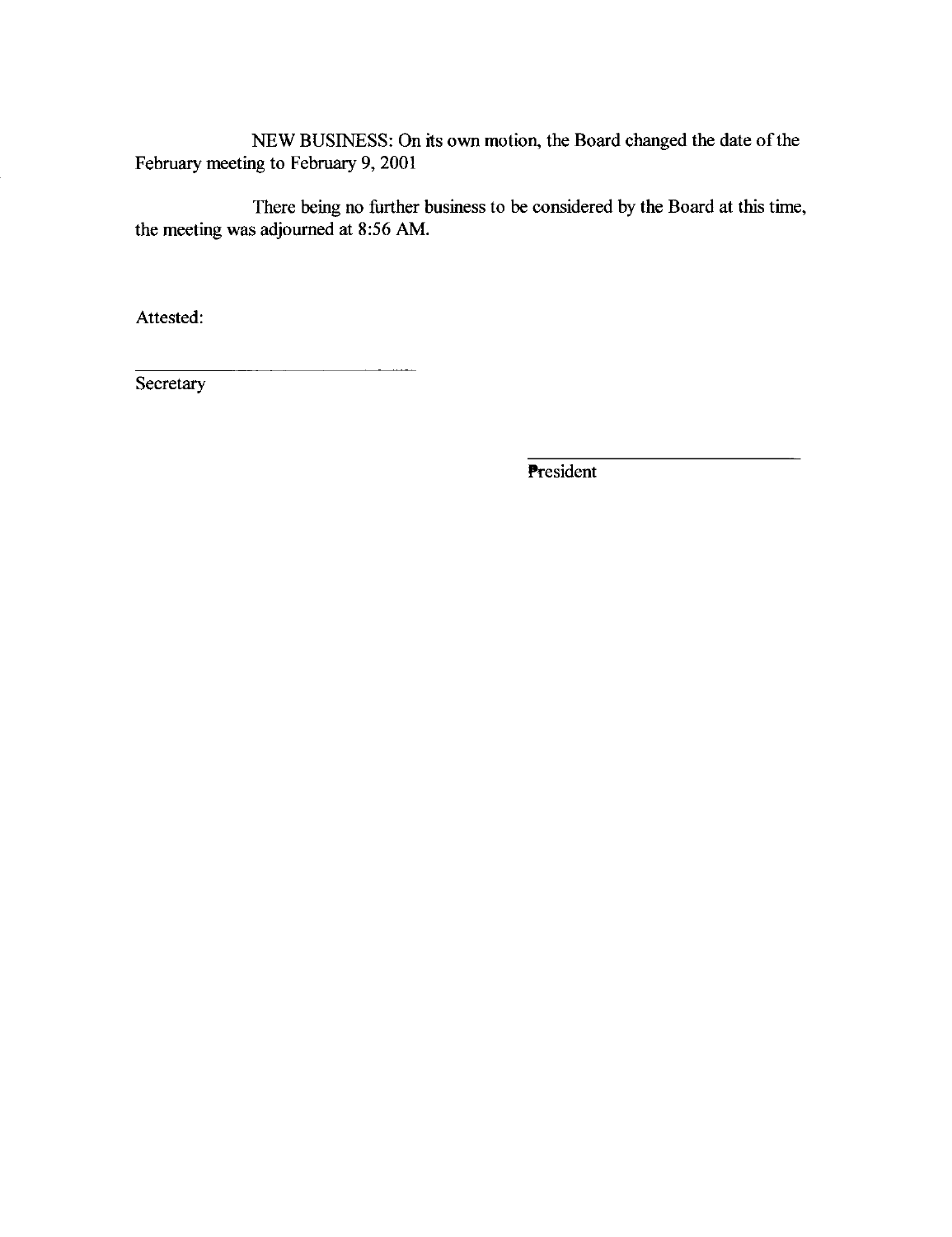# **Estancia Primera Community Services Association Board Meeting** March 6, 2001

The regular monthly meeting of the Estancia Primera Community Services Association was called to order at 8:05 AM at the EPCSA Recreation Center; Board members present were Walter Ford, Bob Lockwood, Stan Schriber, Chervl Sommer, Mary Ellen Sherman and Sandra J. Brinck. Absent was Don Willingham, Mike Cross, and Connie Burke.

1. Minutes. Sandra Brinck circulated copies of the February 12, 2001 meeting minutes. One correction was noted on page two under the "New Business" heading. The last sentence is amended to read: "The Board suggested that Mr. Baca prepare a written request to Mary Ellen Sherman," rather than "Mary Walta." With that correction, and on motion made by Bob Lockwood and seconded by Stan Schriber, the Minutes were approved.

 $2.$ Treasurer's Report. Cheryl Sommer circulated her Treasurer's Report, which was discussed. Cheryl informed the Board that she had provided information to the tax accountant, Judy Wilson, in connection with preparation of annual tax returns. Cheryl also reported that she would try to find a New Mexico company to perform a reserve analysis for EPCSA. On motion made by Sandra Brinck, seconded by Bob Lockwood, the Treasurer's Reports were approved.

 $3<sub>1</sub>$ Old Business. Mary Ellen Sherman reported that she had received nothing further from Sam Baca. Stan Schriber noted that Jim Hays had complained about the lights around the Clubhouse being too bright. Regarding snow removal, Stan reported that the snow plowing arrangements were that the snow had to reach a depth of four to six inches prior to the snow plower being called; if the depth is less than four inches, homeowners can call the City to sand the entryways. Stan also reported that Jeffrey Rowe had commenced the landscaping under his agreement with EPCSA. It was noted that there were a number of garbage bags filled with yard waste as a result of the commencement of the landscaping and there was some concern regarding the City picking up those garbage bags. Stan reported that the total cost of the landscaping this year may be less than last year. In two weeks, Scotts Irrigation should be called to turn on the water for irrigating the common areas. Stan then reported that due to work related travel, he would be unable to attend meetings for most of the rest of the year. In view of the fact that if a Board member misses three meetings in a row, such member is removed from the Board. Stan felt that it was best to resign from the Board; he will make suggestions for his replacement and e-mail those suggestions to Don Willingham.

 $4.$ Recreation Center Report. Mary Ellen reported for Connie Burke that the new carpet is in place, the chairs have been recovered, the banquo has been recovered as well as a cushion placed on it. It was noted at the meeting that there apparently is a leak in the ceiling of the main meeting room; and Mary Ellen will send Connie an e-mail regarding it.

 $\sim$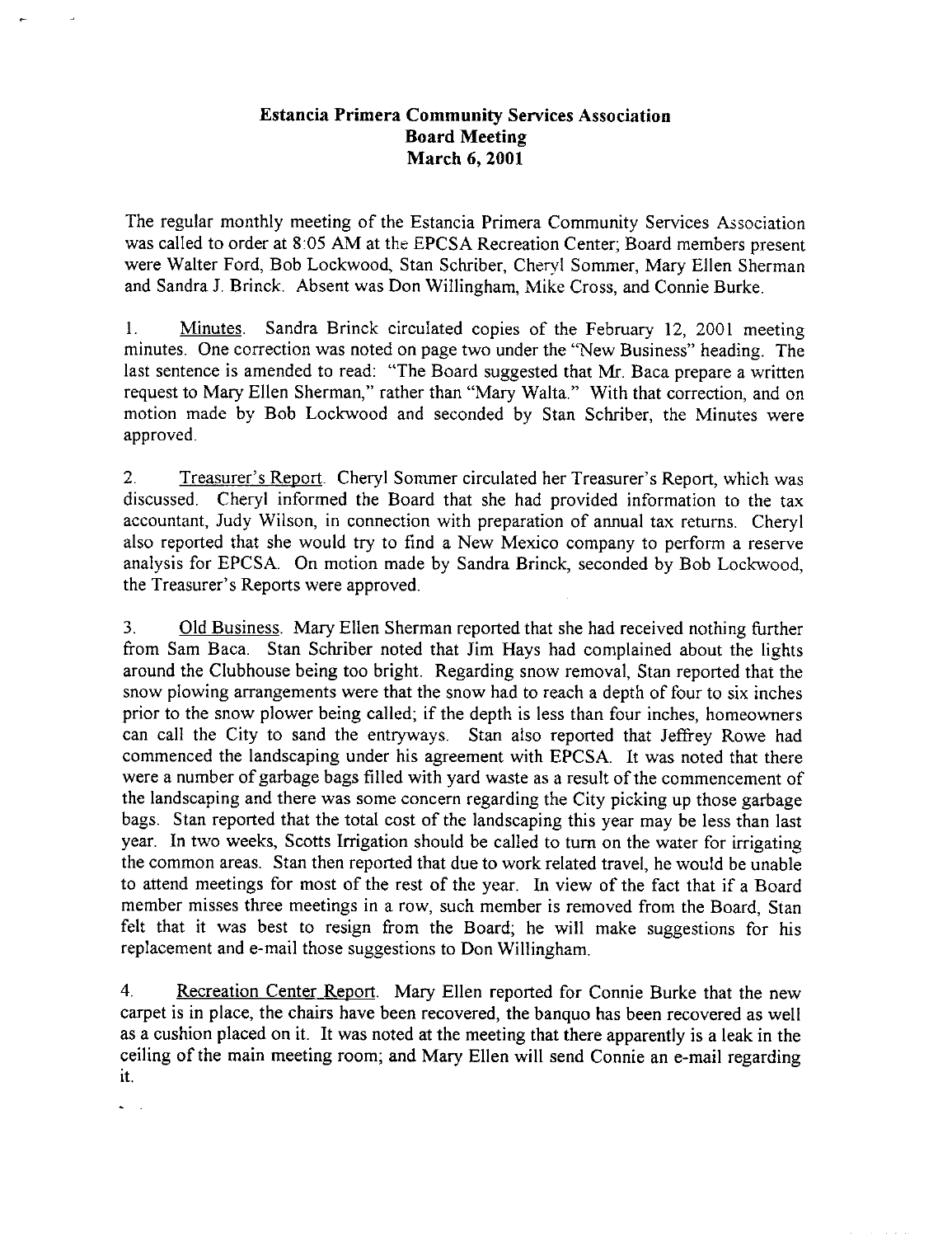$5<sub>1</sub>$ New Business. The annual drainage study was discussed. In view of the Gonzales and O'Reilly firm withdrawing from business, it is necessary to retain another engineering firm to complete the study. Bob Lockwood volunteered to contact Morrie Walker, Walker Engineering, and Joe Chato, Red Mountain Engineers, for quotes. Cheryl Sommer volunteered to follow up with Quail Run and inquire as to which firm prepares their reserve analysis. Cheryl also noted that no property tax had been paid on the Clubhouse and the common areas and that she would check with the title company to see if taxes were ever assessed since recording of the deed to the Clubhouse and common areas in 1993. Bob Lockwood noted that in similar situations he was aware of, the City did not tax common areas, as such tax was allocated among the individual homeowners. It was suggested that meetings be held at 7:00 PM rather than 8:00 AM on the second Tuesday of each month.

Adjournment. There being no further business to be considered by the Board at 6. this time, on motion by Cheryl Sommer, seconded by Stan Schriber, the meeting was adjourned.

99999999

 $\pmb{\hat{r}}$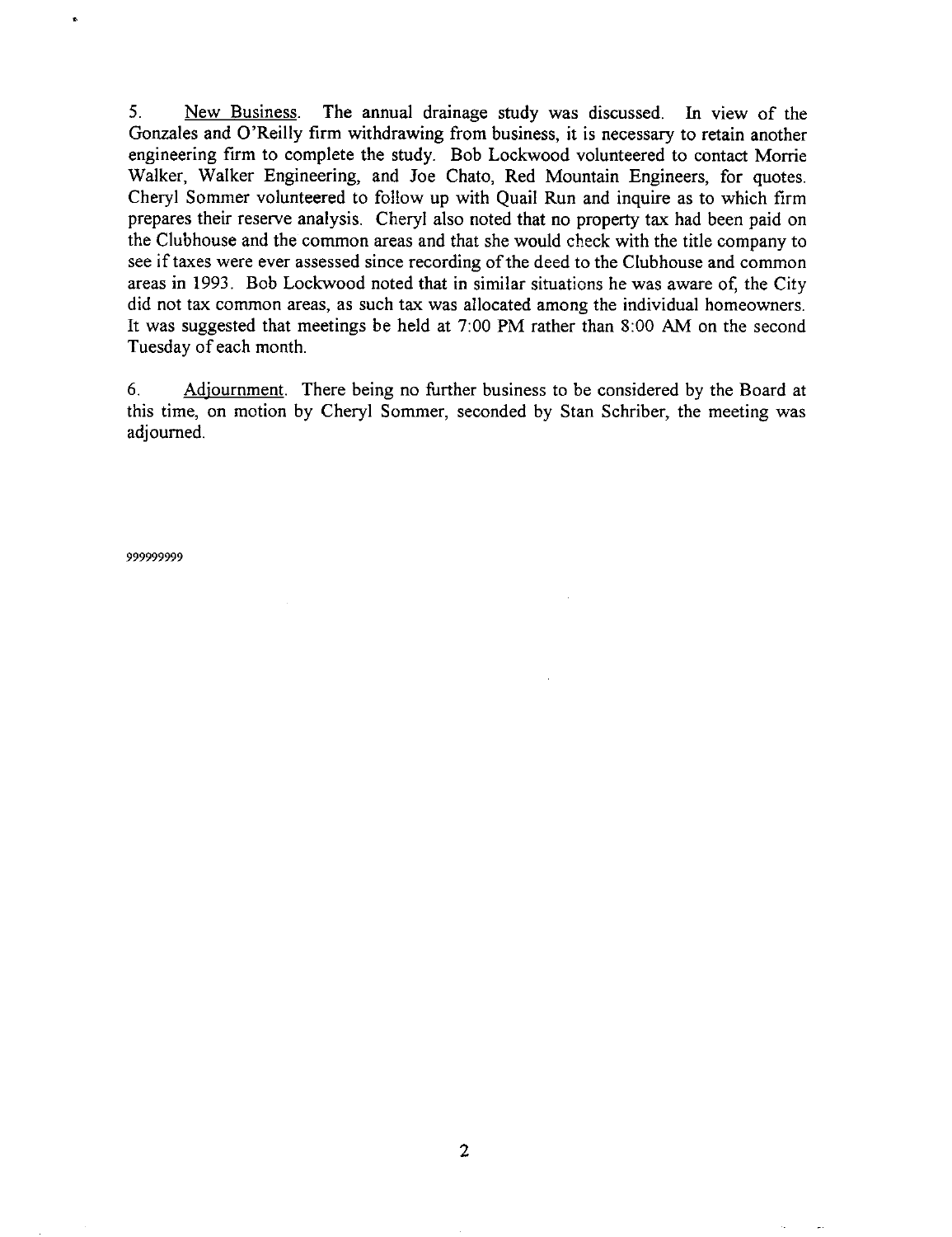# **Estancia Primera Community Services Association Board Meeting** April 10, 2001

The regular monthly meeting of the Estancia Primera Community Services Association was called to order at 8:05 AM at the EPCSA Recreation Center; Board members present were Don Willingham, Cheryl Sommer, Mike Cross, Walter Ford, Connie Burke, Mary Ellen Sherman, Bob Lockwood and Sandra Brinck.

Minutes. Sandra Brinck circulated copies of the March 6, 2001 meeting minutes.  $1<sub>1</sub>$ Upon motion made by Bob Lockwood, seconded by Don Willingham, the minutes were approved.

Treasurer's Report. Cheryl Sommer circulated her Treasurer's Report, which was  $2.$ discussed. Cheryl noted that the annual income tax return does not need to be filed until January, 2002, due to the automatic extension for the Cerro Grande fire victims. Cheryl reported that Bob Lockwood had completed the landscaping (planting of trees), in lieu of payment of construction fines. Cheryl Sommer also recommended that an accountant be hired to assist with bookkeeping duties. Don Willingham so moved, Walter Ford seconded, and the motion was unanimously approved.

Architectural Review Board Report. Mary Walta, the EPCSA attorney, reported  $3<sub>1</sub>$ that the ARB was still experiencing difficulty with one of the Los Altos builders, Phil Coombs. The ARB is concerned that Coombs has not complied with the ARB Rules and Regulations and still has three lots to build on. Bob Lockwood reported that Coombs was not cooperating regarding City requirements for the Los Altos subdivision. Mary Walta will write a letter to the City and inform the City officials that Coombs is not in compliance with the Estancia Primera covenants and guidelines, and suggest that a Certificate of Occupancy not be issued unless and until Coombs' projects comply with the EPCSA covenants, etc. Mary will send a copy to the purchasers of these properties, and record a Notice of Non-Compliance with the Santa Fe County Clerk. Bob Lockwood reported that the Los Altos Homeowners were requesting that the street lights in Los Altos be omitted, and that request was discussed.

Next, the Baca letter of 3/21/01 was discussed regarding the request for a variance from the City to reduce the setback requirements. The concern regarding this variance is that it would impact City Ordinance 1981-3. It was felt that the Board had an obligation to insure compliance with the 1981-3 Ordinance. Accordingly, Bob Lockwood moved that the Board authorize Mary Walta to attend all City meetings regarding the Baca request and monitor those proceedings, express the concerns of the Board, and report to the Board the results of those meetings; Sandra Brinck seconded the motion and it was unanimously approved.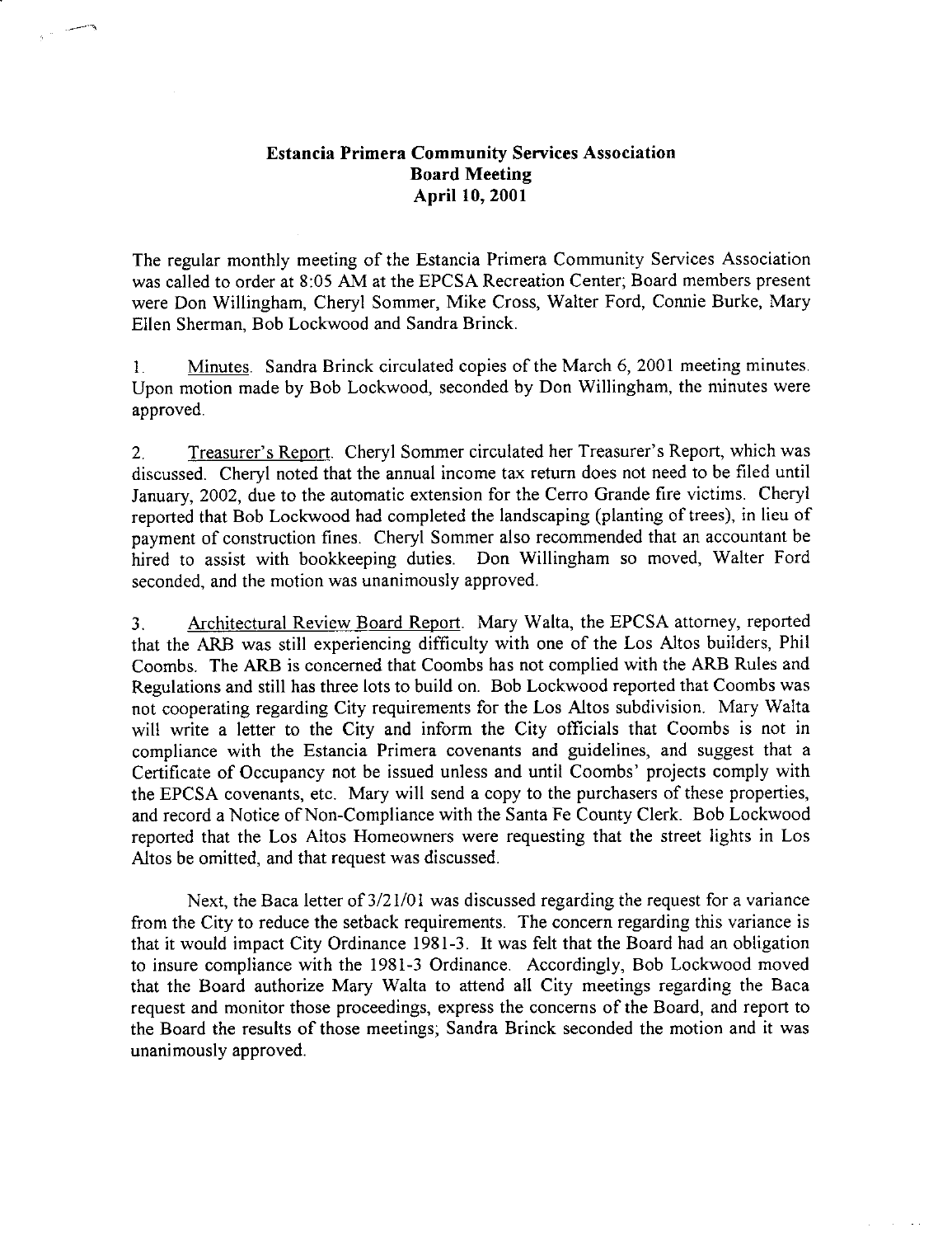The next item discussed was the Kaplan dispute. Mary Walta reported that she prepared a lien for the road damage and a Notice of Non-Compliance to file with the Santa Fe County Clerk, and so informed the realtor handling the sale of the property. She also sent copies to Dr. and Mrs. Kaplan and requested their cooperation; if not, they were notified that a lien would be filed. Subsequently, Dr. Kaplan called Mary and agreed to pay \$2100 to repair the road and agreed to get together with Stan Schriber and Bill Iseley regarding drainage issues. Dr. Kaplan also told Mary that he would apply to the ARB for the final approval of the building project. The house is on the market for \$825,000.

Grounds Report. Don Willingham reported that Mike Cross will take over for  $4<sup>1</sup>$ Stan Schriber. A landscaper (Thundercloud) has been hired and Mike will meet with him.

Meeting Times. It was agreed that we will leave the meeting time at 8:00 AM on  $5<sub>1</sub>$ the second Tuesday of each month for the months of May and June. Commencing in July, the meeting date may be changed to accommodate Board members' work schedules.

Old Business. Bob Lockwood reported that he talked to Walker Engineering and 6. they are willing to do the drainage study and report. Don Willingham moved that Walker Engineering be hired, which was seconded by Mary Walta, and unanimously approved.

Clubhouse Report. Connie Burke thanked Bob Lockwood for doing some minor  $7<sub>1</sub>$ repairs to the clubhouse. Connie reported that the credenza was now in place (it was delivered during the meeting) and looks very attractive in the entryway. She will now arrange for the fireplace to be painted and the cabinet to be built to cover the security panels to the left of the fireplace. She reported that the swimming pool maintenance still needs to be accomplished, prior to pool opening day which is Monday, May 28 (Memorial Day). A pot luck party is being planned in connection with the pool opening.

Connie Burke reported that some children had been rollerblading and riding their dirt bikes on the tennis court. Connie Burke asked them to stop and was confronted by the children's mother. Don Willingham agreed to write a letter to the mother explaining that rollerblading and dirt biking was not allowed on the tennis courts.

New Business. The annual meeting date was set for August 15, 2001, at 7:00 PM 8. at the EPCSA Recreation Center. The Finance Meeting will be held the night before, August 14, 2001, at 7:00 PM, also at the EPCSA Recreation Center. Mary Ellen Sherman agreed to send to the residents prior to June 15, 2001, minutes from the last Annual Meeting (August, 2000). It was noted that several terms will be expiring in August, 2001: Cheryl Sommer, Don Willingham, Sandra Brinck and Mike Cross; and, Mary Ellen Sherman will be moving.

Connie Burke proposed putting together an informational packet for new residents, which would contain covenants, the names and phone numbers of Board members, and information on the proper person to call for various questions. Connie volunteered to contact realtors who had homes listed for sale in the area and ask that the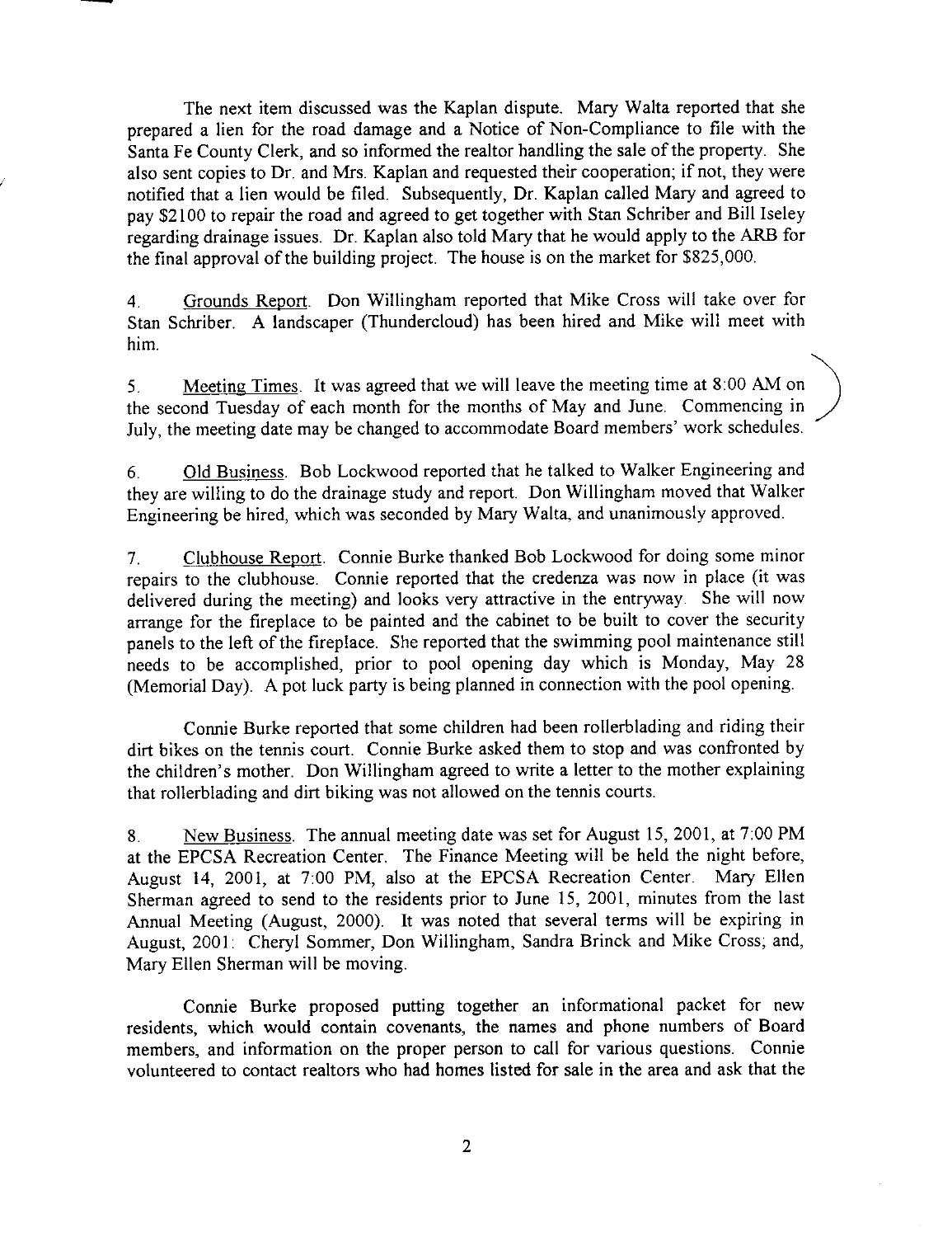realtors let her know the names of the new owners (after the property was sold) so that an information packet could be provided to them. Connie will have a sample of the packet available for review at the May, 2001 Board meeting.

Adjournment. There being no further business to be considered by the Board at  $9<sub>1</sub>$ this time, upon motion by Don Willingham, seconded by Walter Ford, the meeting was adjourned by Don Willingham at 10:05 AM.

999999999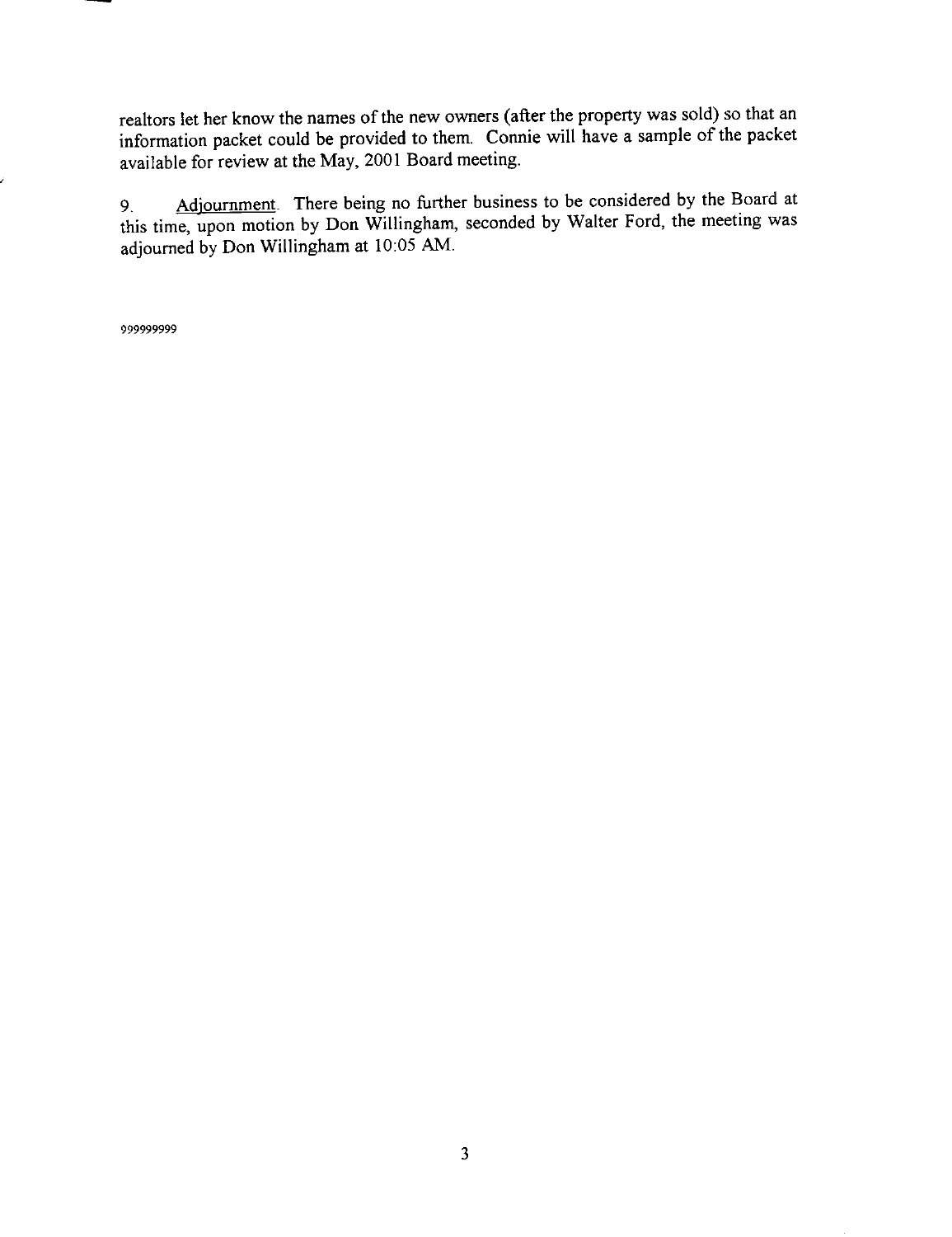# **Estancia Primera Community Services Association Board Meeting** May 8, 2001

وارد سيداخل

The regular monthly meeting of the Estancia Primera Community Services Association was called to order by Mary Ellen Sherman at 8:05 AM at the EPCSA Recreation Center; Board members present were Mary Ellen Sherman, Cheryl Sommer, Bob Lockwood, Walter Ford, Mike Cross, Connie Burke and Sandra Brinck. Also present was Mary Lawton, former Chairman of the ARB.

Minutes. Sandra Brinck circulated copies of the April 10, 2001 meeting minutes.  $1_{\cdot}$ Upon motion made by Bob Lockwood, seconded by Connie Burke, the minutes were approved as written.

 $2.$ Treasurer's Report. Cheryl Sommer circulated the Treasurer's Report. Cheryl noted that dues are due and owing from twelve homeowners. The self assessment system for Santa Fe County real property taxes was discussed.

Architectural Review Board Report. Mike Cross reported several items that the  $3<sub>1</sub>$ ARB has dealt with: At the last ARB meeting, Mr. Coombs was confronted regarding his non-compliance with the Los Altos and ESPCA covenants; Coombs reported that he was "a tough cookie" and hard to get along with, but he felt he was in compliance and denied he was not in compliance with the Estancia Primera Covenants and Guidelines; Mike Cross reported that Mary Walta will take action against Coombs regarding the noncompliance. Apparently, Coombs is refusing to recognize the authority of the Board relative to enforcement of the Covenants and Guidelines. (Mary Lawton reported that when she headed the ARB, she had met with Coombs, who stated that he understood the rules; he tried to negotiate a lower construction deposit, but on the whole was not cooperative. The ARB had questioned the tin roofs proposed by Coombs. They took a field trip to see another Midyette plan including tin roofs; Coombs provided samples (not red) and also indicated that the slope on the tin roofs would be nominal and would not be visible from the road.) Apparently, Coombs does not intend to ask for final approval from the ARB; he is leasing the property and will thus avoid lien problems. The ARB will meet again this evening to determine how to deal with Coombs.

TV antennas were discussed. Also, the Baca early neighborhood meeting has occurred; the next meeting will take place following the notification period. It was reported that the Jette Real Estate sign indicated that utilities were available.

 $\overline{4}$ Clubhouse Report. Connie Burke reported that the swimming pool heater had been replaced at a cost of \$1,440, and the thermostat was replaced at a cost of \$240. The pool is to be inspected on May 14th, David will get into the pool to scrub the tiles. Three new umbrellas were purchased to replace two that were destroyed last season in a wind storm, and two umbrellas were repaired. The pool will open Monday, May 28, 2001, and a pool opening party (potluck) will be held. On August 25th, a luau party will be held.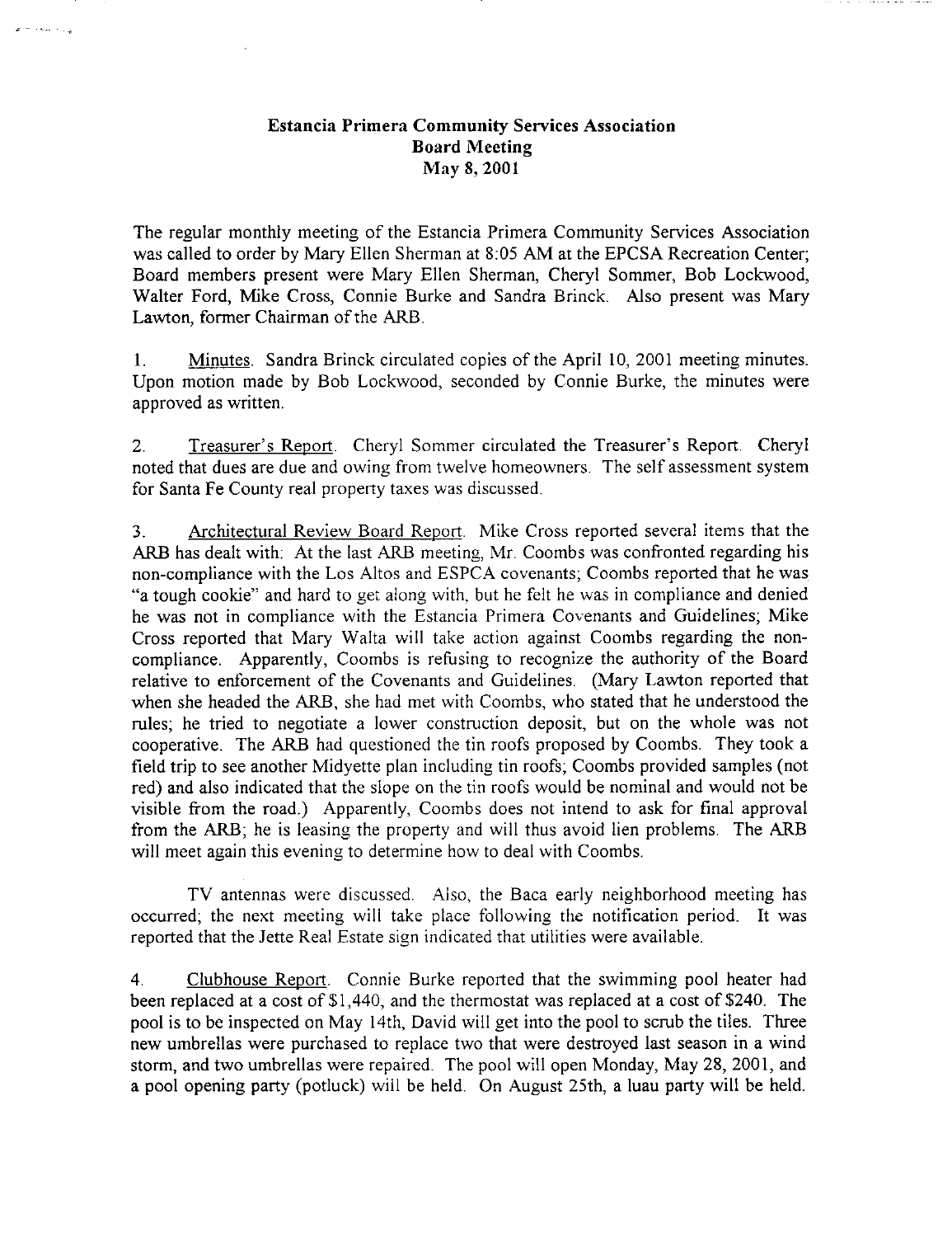Finally, Connie suggested that a letter of thanks be sent to Elaine Willingham, thanking her for recovering the clubhouse furniture and repainting the twig inserts in various pieces of furniture and the mirror.

Grounds Report. Mike Cross reported that lights were out at the entry sign. He  $5.$ will replace them, but needs information on how to do so, he will contact Stan Schriber. Mike will also meet with the landscaping service, Thundercloud. Discussion ensued regarding concern with motorists speeding down the ESPCA south entrance; it was suggested that speed bumps, also known as "calming devices," be installed.

New Business. Nominations for expiring Board members' terms were discussed. 6. Also discussed was the draft letter prepared by Connie Burke to be presented to new homeowners.

Mary Lawton suggested an addition to the Agenda for the Annual Meeting: The formation of a Homeowners Association for Aspen Compound.

Adjournment. There being no further business to be considered by the Board at 7. this time, upon motion by Cheryl Sommer, seconded by Walter Ford, the meeting was adjourned by Mary Ellen Sherman at 9:05 AM.

99999999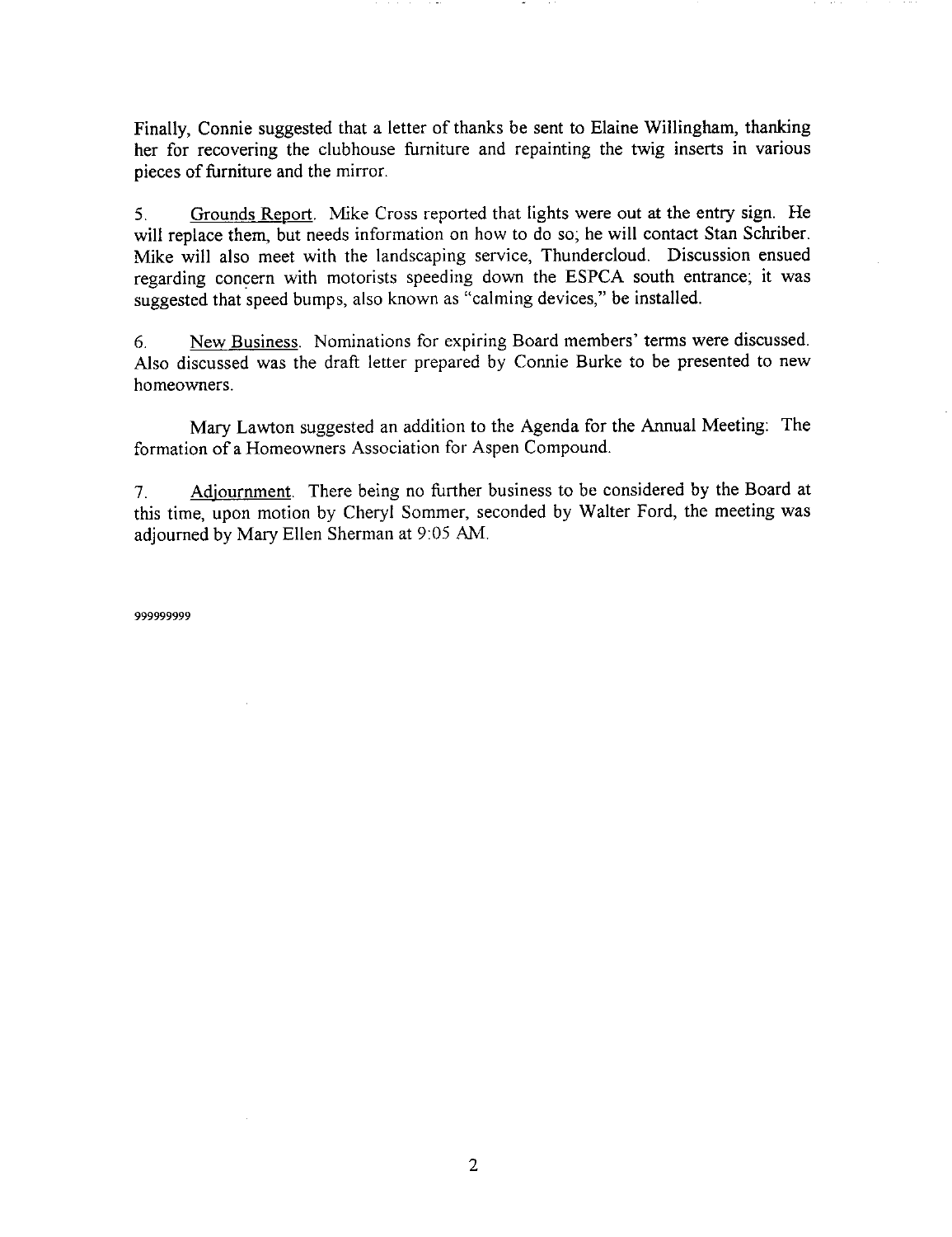# ESTANCIA PRIMERA COMMUNITY SERVICES ASSOCIATION **Board Meeting** June 5, 2001

 $\theta^{(\alpha,\beta,\gamma,\gamma,\delta)}$ 

The regular monthly meeting of the Estancia Primera Community Services Association was called to order by Don Willingham at 8:05 a.m. at the EPCSA Recreation Center. Board members present were: Cheryl Sommer, Connie Burke, Bob Lockwood, Mary Ellen Sherman, Don Willingham, Mike Cross and Sandra Brinck. Also present was John LeMaster and Mary E. Walta, attorney for EPCSA.

Minutes. Sandra Brinck circulated copies of the May 8, 2001 meeting minutes.  $\mathbf{1}$ . Upon motion made by Cheryl Sommer, seconded by Mike Cross, the minutes were approved as written.

Treasurer's Report. Cheryl Sommer circulated the Treasurer's Report. **She**  $2.$ recommended that the EPCSA hire Ellie Dehen, a bookkeeper with thirty years experience, to take over the bookkeeping duties. Her charge is \$35/hr. and it is estimated that she will spend 30-40 hours per year maintaining the EPCSA financial records. Judy, the accountant who has prepared the tax returns in the past, would continue to prepare tax returns and financial statements. Sandra Brinck moved that Ellie Dehen be hired, subject to Cheryl Sommer meeting with her and obtaining at least one reference from an existing client, both of which are satisfactory to Cheryl Sommer. The motion was seconded by Mary Ellen Sherman and unanimously approved.

Cheryl reported that seven homeowners still owed dues, and that two situations may be due to incorrect addresses. Cheryl reported that there were surplus funds in the budget, and it was discussed that the reserve should be increased to \$100,000 and that a return of dues to the homeowners should be considered, which would result in a rebate of next year's EPCSA dues. Don Willingham asked that the account at Dean Witter, in the amount of \$2.39, be closed out.

Unfinished Business. Mary Ellen Sherman presented several resolutions for the  $3<sub>1</sub>$ Board's consideration. The resolutions were approved as written, with the exception of the resolution regarding the payment of fees and expenses from the construction deposit (which was revised to include the following language: "Additionally, the applicant will be responsible for the payment of all other fees and expenses incurred by the ARB in processing the application and approving construction, including all attorneys' fees and expenses.") Upon motion by Sandra Brinck, which was seconded by Connie Burke, the resolutions were unanimously approved.

Mary Walta reported that the Delfina Baca hearing would take place at the City offices on June 7, 2001; she will attend that hearing and report to the Board. Mary Walta also reported on the TV antenna issue. EPCSA takes the position that our covenants control what is placed on a homeowner's roof. However, one homeowner in Aspen Compound has both a TV antenna and a satellite dish placed on her roof in a way that is not visually attractive. This homeowner has involved the FCC, claiming that the Open Air Communications Act prohibits prevention of people receiving transmissions through the air, thus, she is entitled to maintain her TV antenna and satellite dish in their present locations. Mary Walta recommended taking a stand on this, and sending a

 $\sim 10^{11}$  km  $^{-1}$ 

 $\alpha = 1$  and  $\alpha$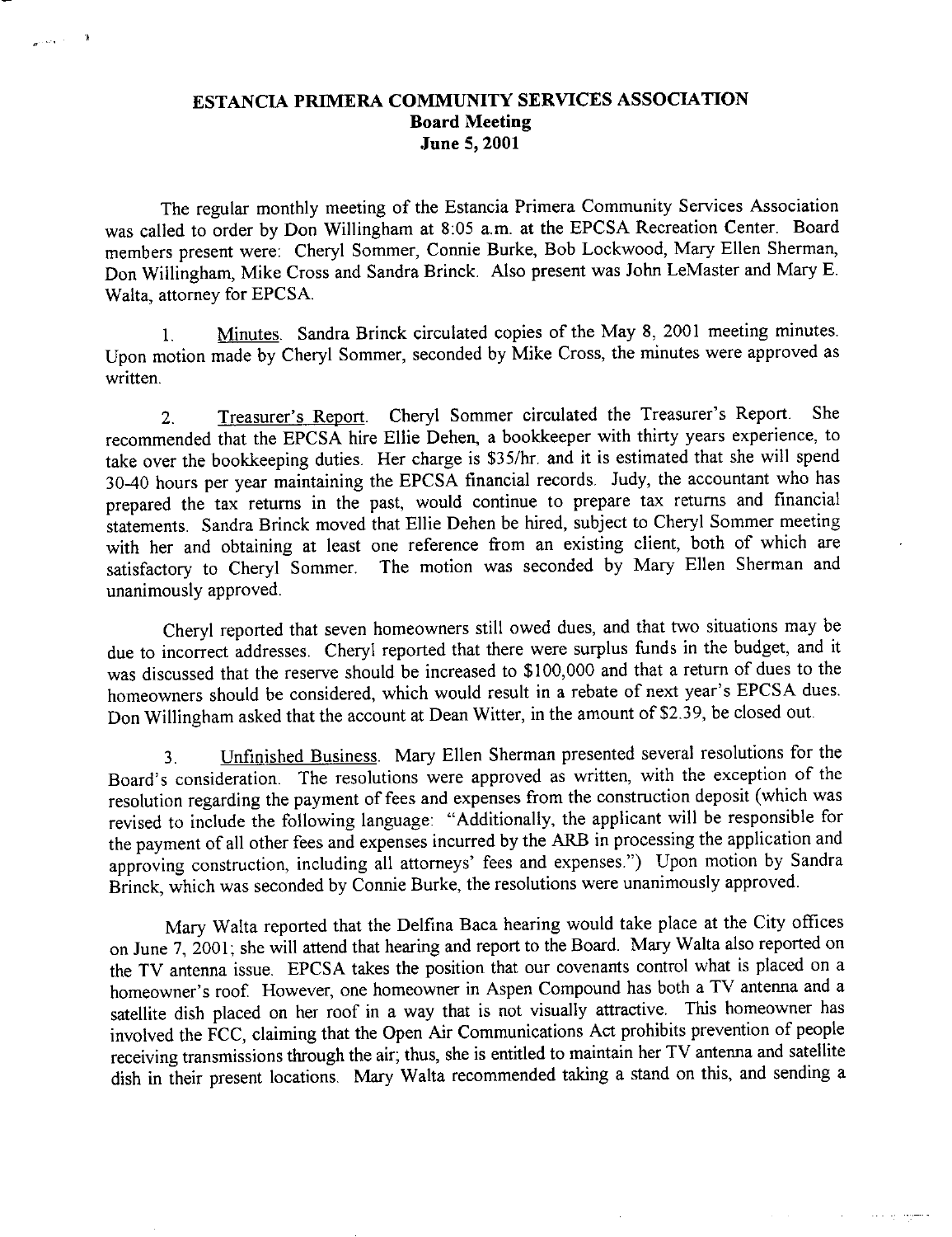letter to Ms. Drennan, advising her to remove the apparatus or the EPCSA will petition the Court for Mary Ellen Sherman moved that Mary Walta's recommendation be a restraining order. implemented, Cheryl Sommer seconded, and the motion was unanimously approved.

 $\overline{4}$ Annual Meeting. The 2001 annual meeting was discussed as well as replacements for departing members of the Board. It was agreed to put John LeMaster on the Board effective immediately to serve until September, 2002. The annual meeting will take place on August 15, 2001, at 7:00 p.m. preceded by the financial meeting on August 14, 2001, at 7:00 p.m. Both meetings will be held at the EPCSA Recreation Center.

 $5<sub>1</sub>$ Club House Report. Connie Burke reported that a pool party would be held on August 25, 2001. She also noted some unruly activity at the pool, as well as damage to the pool floats. In addition, she reported that she will buy a bucket to put all of the articles left at the pool for everyone's use.

6. Grounds Report. Mike Cross reported that bulbs needed to be replaced in the lighting system, and work needs to be done on the sprinkler system.

 $7<sub>1</sub>$ Adjournment. There being no further business to be considered by the Board at this time, the meeting was adjourned by Don Willingham.

SIB\ESTANCIA PRIMERA\MINUTES 06-05-01.DOC

and a series of the series of the series of the series of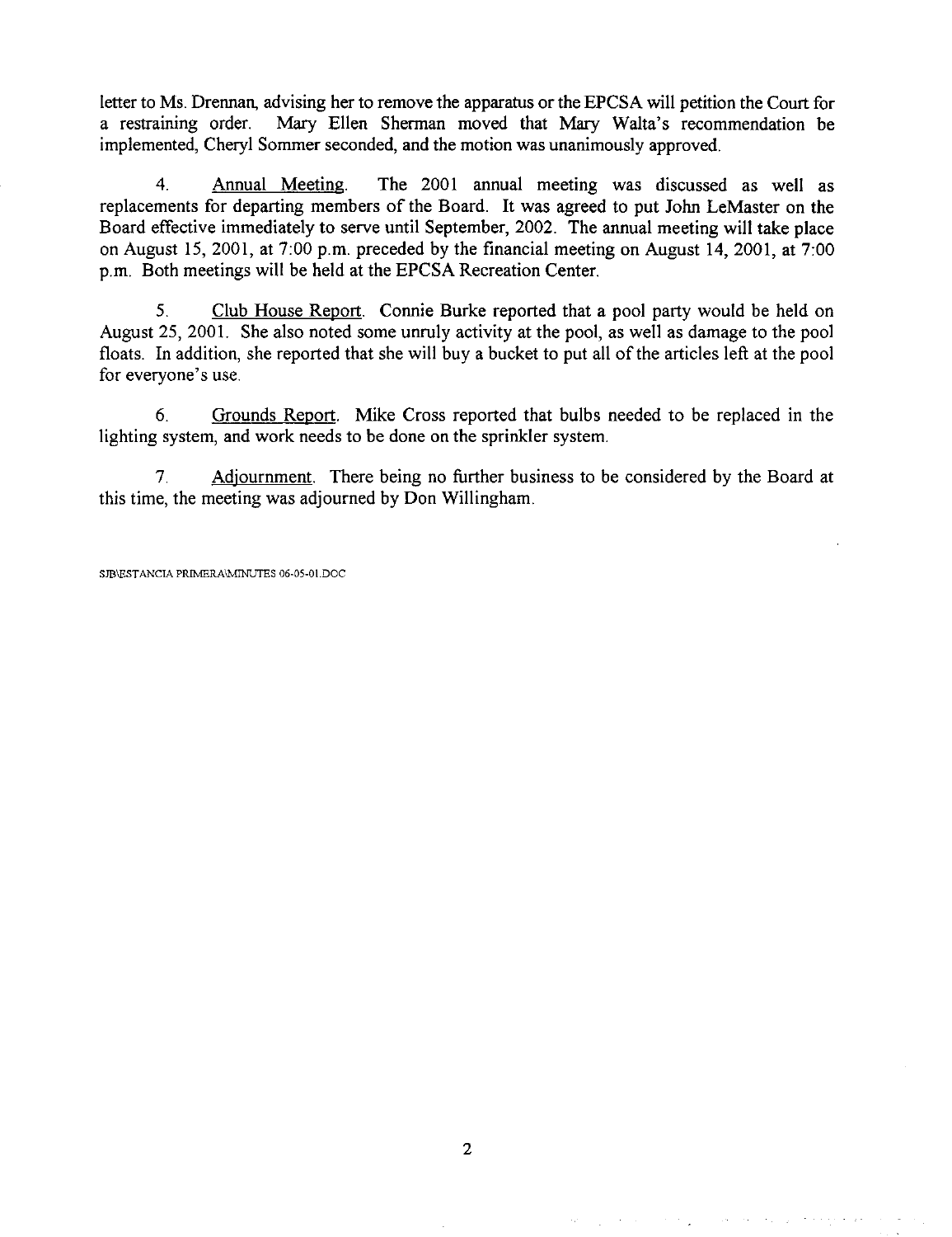# ESTANCIA PRIMERA COMMUNITY SERVICES ASSOCIATION **Board Meeting July 10, 2001**

The regular meeting of the Estancia Primera Community Services Association was called to order by Don Willingham at 8:00 a.m. at the EPCSA Recreation Center. Board members present were: Don Willingham, Cheryl Sommer, Mike Cross, Bob Lockwood, John LeMaster, Sandra Brinck, Connie Burke and Mary Ellen Sherman. Also present was Judith A. Wilson, CPA, accountant for the EPCSA.

Minutes. Sandra Brinck circulated copies of the June 5, 2001 meeting minutes.  $\mathbf{1}$ Upon motion made by Connie Burke, seconded by Mike Cross, the minutes were approved as written.

 $2.$ Accountant's Report. Judith A. Wilson presented financial statements prepared by her as of December 31, 2000, and explained the format and the figures reported thereon. A discussion was held regarding the reserve fund, Don Willingham suggested that the insurance carrier be contacted regarding updating coverage for replacement cost. A discussion was also held regarding whether to file the income tax returns for the year 2000 as a Homeowner's Association or as a corporation. It was decided that it was more beneficial to file as a corporation and upon a motion made by Bob Lockwood, seconded by Connie Burke, Judith A. Wilson was authorized to file a corporate return on behalf of the EPCSA.

Unfinished Business. A discussion was held regarding the dead piñon trees which  $3<sub>1</sub>$ were planted near the entrance to Los Nidos. Apparently, there was miscommunication regarding how these trees were to be watered, which resulted in their death. John LeMaster agreed to remove the dead trees. It was recommended that a second meter be installed on the Clegg property to assure that trees planted in that area in the future would have a water source.

Don Willingham reported that the Delfine Baca property owners hearing before the City Planning Commission resulted in the approval of the variance requested by them. This hearing occurred on July 5, 2001, and the minutes are not yet available.

 $\overline{4}$ Grounds Report. Mike Cross reported that the street light bulbs at the entryway had been replaced, the sprinkler system had been repaired, and that the landscaping services were not yet complete. Mike Cross will call the landscaping service, Thundercloud, and make arrangements to walk the grounds to determine which items still need to be done. Mike Cross also reported that Joe Lynch, an Alta Mira homeowner, wanted to remove a tree, which was obstructing his view. Mike Cross will investigate this request.

5. Club House Report. Connie Burke reported that the clubhouse facility, including the pool and tennis courts, was getting lots of use. A discussion was held regarding moving the board meeting room to the small room, currently being used as a storage facility, and refurnishing the large room where the board currently meets.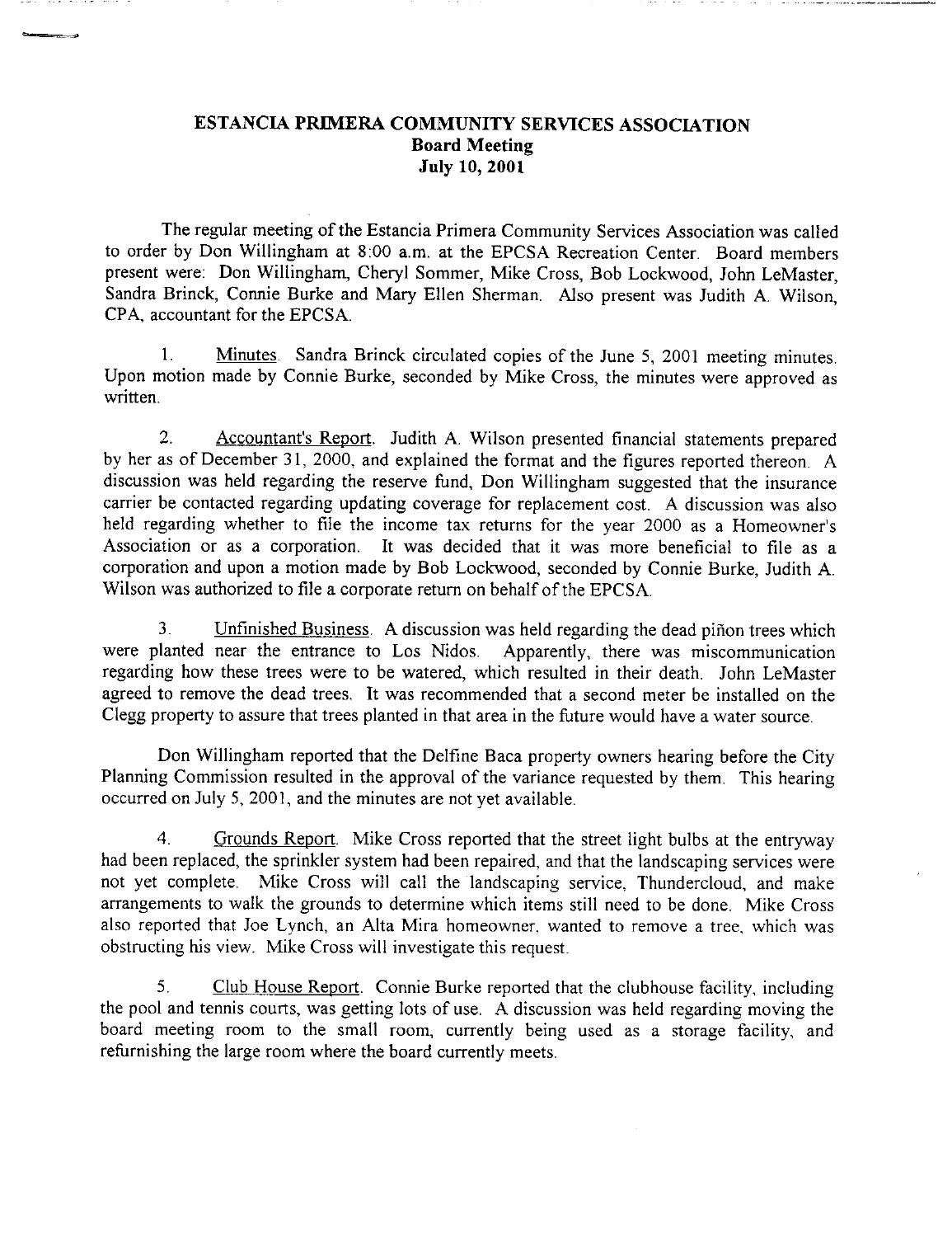Treasurer's Report. Cheryl Sommer reported that she had interviewed Ellie 6. Dehen and received three satisfactory references. Cheryl will start working with Ellie in connection with the bookkeeping duties for EPCSA. Cheryl also presented a proposed policy for treasurer management of independent bookkeeper, to assist in the transition of turning over previously carried out by the Treasurer to the independent bookkeeper. Such policy was discussed and one change was suggested. Upon motion by Bob Lockwood, seconded by Mary Ellen Sherman, the proposed policy, as revised, copy of which is attached to these minutes, was unanimously approved.

 $7<sub>1</sub>$ New Business. It was noted that the annual meeting will be held August 15, 2001, and the nomination of one Director is still needed. It was noted that Sandra Brinck, Don Willingham and Mike Cross will run for reelection, and several names were suggested for the additional Director: Polly Parrot (Los Altos - John LeMaster will contact her), Dick Anderson (Aspen Compound - Mike Cross will contact him) and Lee and/or Anne Warren (Aspen Compound).

A rebate of Homeowners Association fees, due to the current surplus, was discussed and approved. The rebate (the amount of which is to be determined by Cheryl Sommer), will be announced at the annual meeting. The rebate will be prorated based upon the annual dues paid by each homeowner.

Sandra Brinck will write a letter to Elaine Willingham, thanking her for her time and effort in redecorating the clubhouse.

It was noted that there will be no regular board meeting in August, due to the EPCSA financial meeting on August 14, 2001 and the EPCSA annual meeting, on August 15, 2001.

The installation of speed restraints (calming devices) on Avenida Primera was discussed. Don Willingham will request the City to install 25 mile per hour signs along Avenida Primera. The Walker Engineering report regarding drainage in Estancia Primera was sent by Don Willingham to L. Ortiz of the City of Santa Fe.

Adjournment. There being no further business to be considered by the Board, the 8. meeting was adjourned by Don Willingham at 9:40 a.m.

SIB\ESTANCIA PRIMERA\MINUTES 07-10-01.DOC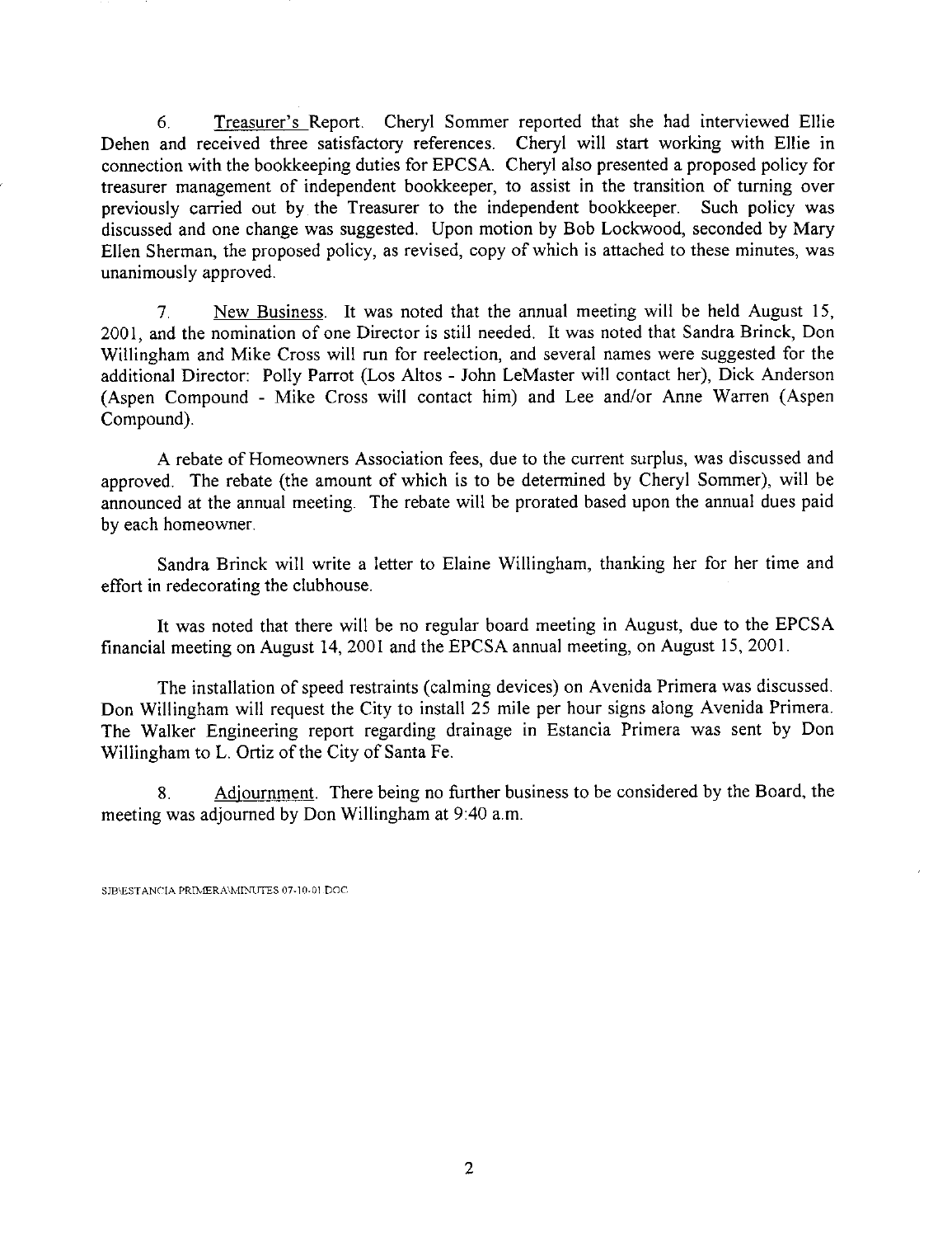Proposed Policy for Treasurer Management of Independent Bookkeeper

- $\mathbf{I}$ . Treasurer retrieves mail from EPCSA mail box
- $2.$ Treasurer opens all mail
- $3<sub>1</sub>$ Treasurer endorses all check received for deposit only
- 4 Treasurer reviews bank statements
- Treasurer obtains approvals, if necessary for payment of bills received 5.
- 6. Treasurer signs all checks and mails bills
- 1. Bookkeeper retrieves relevant mail from Treasurer on regular basis
- Bookkeeper makes all deposits  $2.$
- $3<sub>1</sub>$ Bookkeeper reconciles all bank accounts
- Bookkeeper prepares checks for bill payment and presents to Treasurer for review and 4. signature
- 5. Bookkeeper produces monthly financial statement for Board meetings
- 6. Bookkeeper sends annual statements
- Bookkeeper follows up on uncollected accounts  $7<sub>1</sub>$
- Bookkeeper fields calls from title companies 8.

Bookkeeper and treasurer coordinate preparation of tax return and annual compilations with accountant.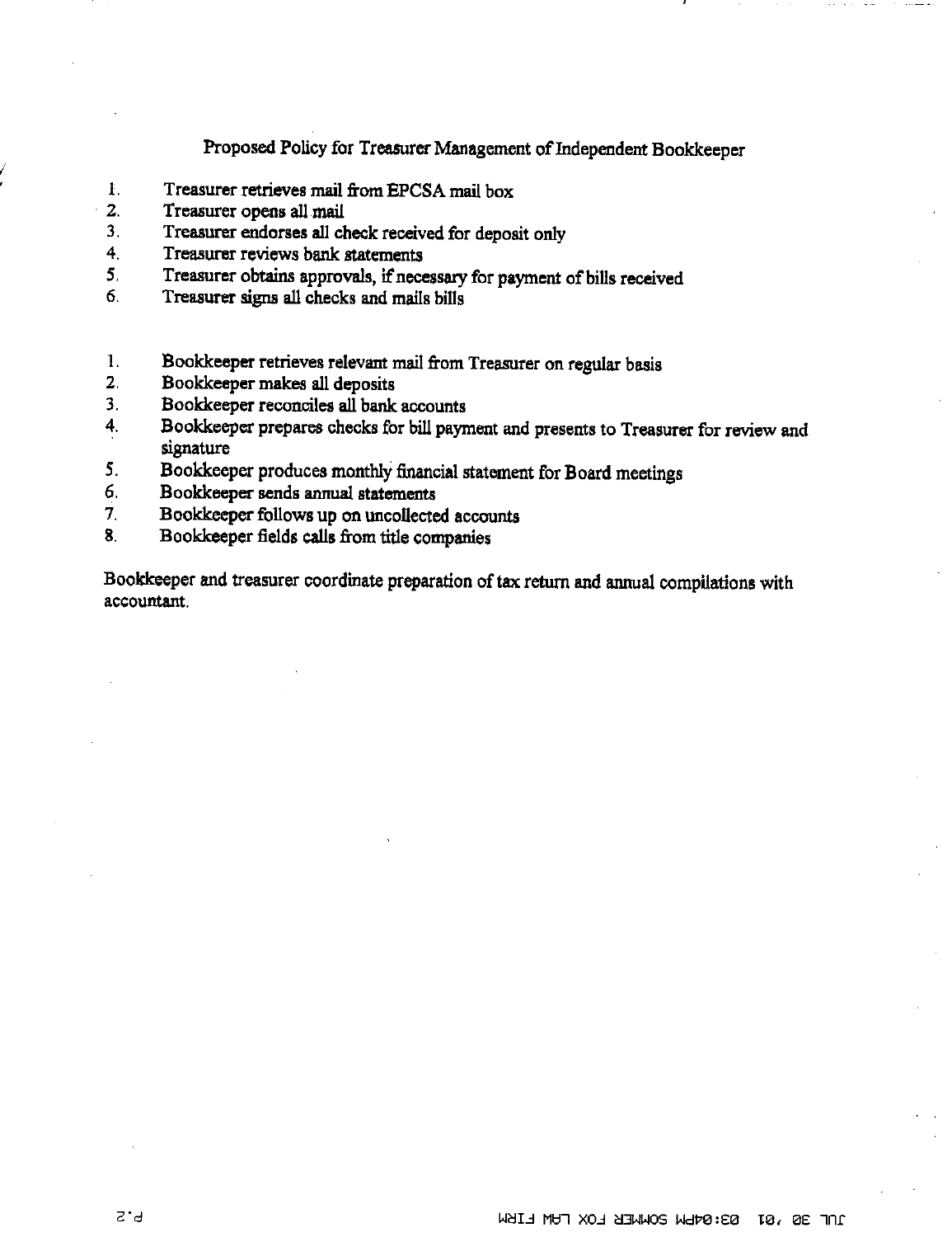# ESTANCIA PRIMERA COMMUNITY SERVICES ASSOCIATION Annual Meeting August 15,2001.

The Annual Meeting of the Estancia Primera Community Services Association was called to order at 7:Q5 p.m. at the EPCSA Clubhouse. Don Willingham, President of the Association, welcomed those in attendance (53 persons representing 24 properties).

Don Willingham introduced the Board members present, including Mary Ellen Sherman, Sandra Brinck, Bob Lockwood, Cheryl Sommer, Walter Ford, Mike Cross, John LeMaster, and Connie Burke. Mary Walta was also introduced as attorney for the Association.

#### Minutes

The Minutes of the 2000 Annual Meeting were discussed and, upon Motion by Bob Lockwood, seconded by Rex Wilmore, the Minutes were approved as written.

### Treasurer's Report

Cheryl Sommer then presented the Treasurer's Report, copy of which is attached, and requested approval of the 2001 Annual Budget. Upon Motion by Bob Lockwood, seconded by Kathy Zahn, the Treasurer's Report, including the 2001 Annual Budget, was approved. Cheryl Sommer also informed the membership that due to a surplus in the EPCSA account, there would be a credit against next year's Association dues, based on the payment of 2001 Association dues, as follows: \$110 for a fully developed lot, \$27.50 for a house under construction; and \$11.00 for a vacant lot.

## Architectural Review Board Report

Mary Walta, Chairperson of the Architectural Review Board, reported on the activities of the Architectural Review Board ('ARB"). She informed the membership that the ARB had been very busy with the approval process for new construction in Kachina Hills and Los Altos, and that some problems have occurred in connection with the construction of new homes. She also noted that there were a lot of remodeling projects currently going on, primarily in Aspen Compound. The re-occurring issues which come before the ARB have to do with failure of homeowners to follow the ARB approval process. Mary reminded the membership that any exterior change must be approved prior to the commencement of construction, and that the homeowner needs to first obtain local Homeowners Association approval, which then is presented to the ARB. This can take 30 days or more and it is wise to plan ahead. Some of the items which require prior approval are: installation of equipment on roofs, fences, substantial landscaping projects, change of exterior color, and paving gravel driveways. Also, the amount of the construction deposit has been raised to \$1500, part of which is paid to the local Homeowners Association. Mary thanked all her committee members (Mike Cross, Tom Thiel, Jim Hays and Bob Lockwood) for their hard work.

## Recreation Center Report

Connie Burke then presented her Recreation Center report, copy of which is attached. She informed the membership that the doors to the Clubhouse had been rekeyed, which is cutting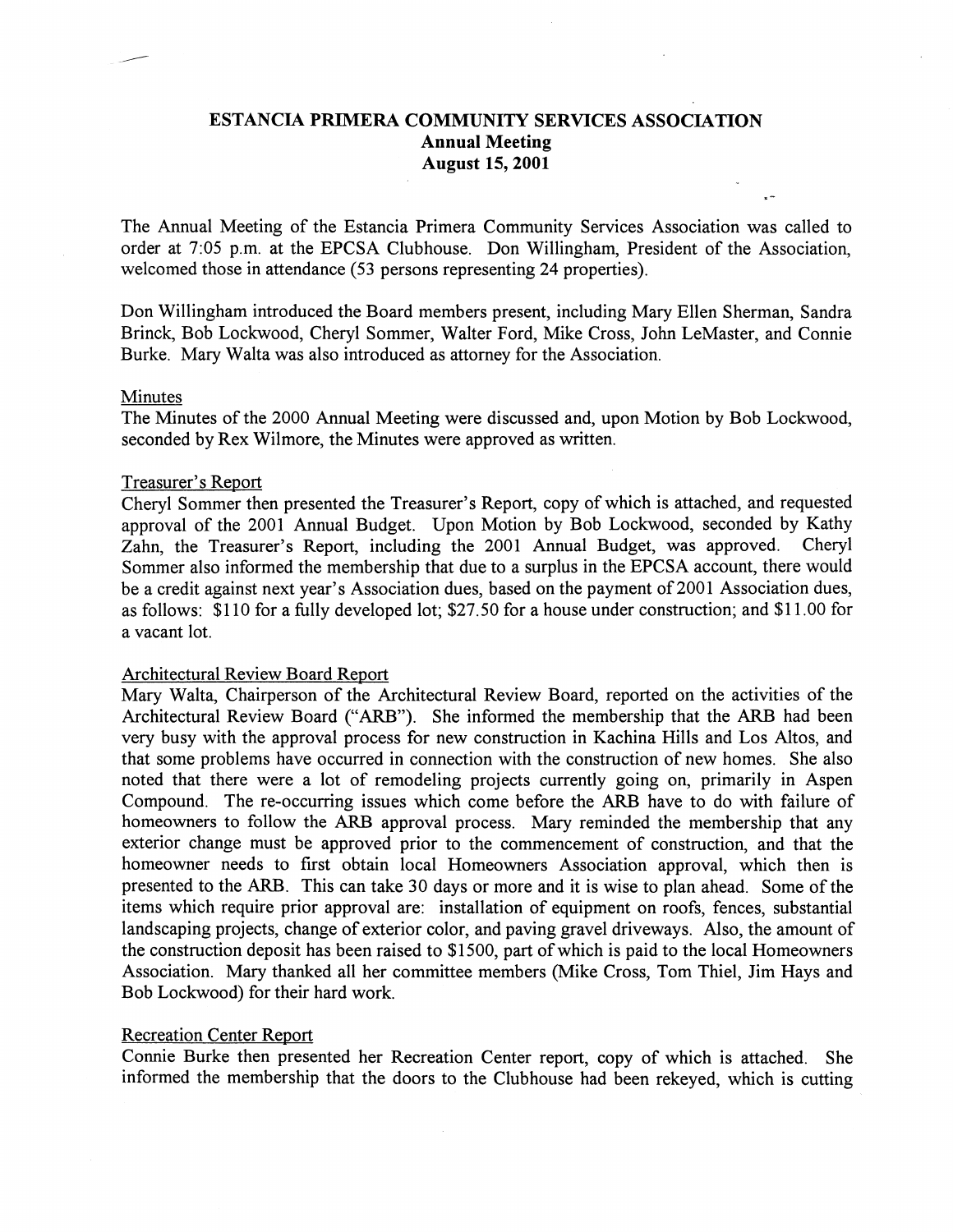down on the pest (mice and fire ants) problem. If a member would like to use the Clubhouse, they should contact Connie for a key. Connie noted that the Clubhouse had been getting lots of use by the EPCSA women's group, local homeowners associations, and private groups. She also informed the membership that she and Elaine Willingham were working on the Clubhouse redecoration project and that the pending items should be completed shortly. Connie also informed the membership that the pool cover mechanism had broken, was in the process of being replaced, and that replacement should be completed in three weeks' time. In the meantime, the pool is uncovered and therefore the pool temperature was somewhat lower than the normal 82<sup>o</sup>. Connie also mentioned that the plastic card keys which allow access to the swimming pool area are still operational.

## Grounds Report

Michael Cross presented his Grounds Report, copy of which is attached, and mentioned that due to the recent rains the grounds were looking quite well. He also reported that Bob Lockwood had contacted the City and gotten them to fill in the cracks on Avenida Primera.

### President's Report

Next, Don Willingham presented his President's Report, a copy of which is attached. In addition to the information set forth on his Report, with respect to road maintenance, a La Viveza homeowner requested that speed limit signs indicating speed limits at less than25 miles per hour be installed within La Viveza. Also, with respect to the minimum rental period, Rex Wilmore stated that there had been a further amendment to the Amended Declaration of Covenants, indicating that the minimum rental period is one month. That amendment was recorded with the Santa Fe County Clerk and Recorder on January 27, 1999. Finally, Don asked for comments regarding the installation of exercise equipment in the "Board Room." The homeowners present voiced the following concerns: liability/insurance issues; preventing children from using the equipment without supervision; key access to the building, and preventing other uses of the Board Room. Don Willingham indicated that he planned to appoint a committee to look into this matter.

#### Election of Directors

In lieu of passing out ballots for the election of Directors (Sandra Brinck, Michael Cross and Don Willingham), on Motion of Bob Lockwood, seconded by Walter Ford, the slate of Directors as proposed by the Board of Directors to fill the three Director positions was elected by acclamation. It was noted that it will be necessary to fill the position of Board member Mary Ellen Sherman, who will be moving in October, 2001.

### New Business

One of the homeowners suggested installing "No Littering" signs between the north and south entrances of Estancia Primera. Don Willingham agreed to contact the City of Santa Fe and request the installation of such signs.

#### Adjournment

There being no further business to come before the membership, on Motion made and dulyseconded, the meeting was adjourned at 7.55 p.m.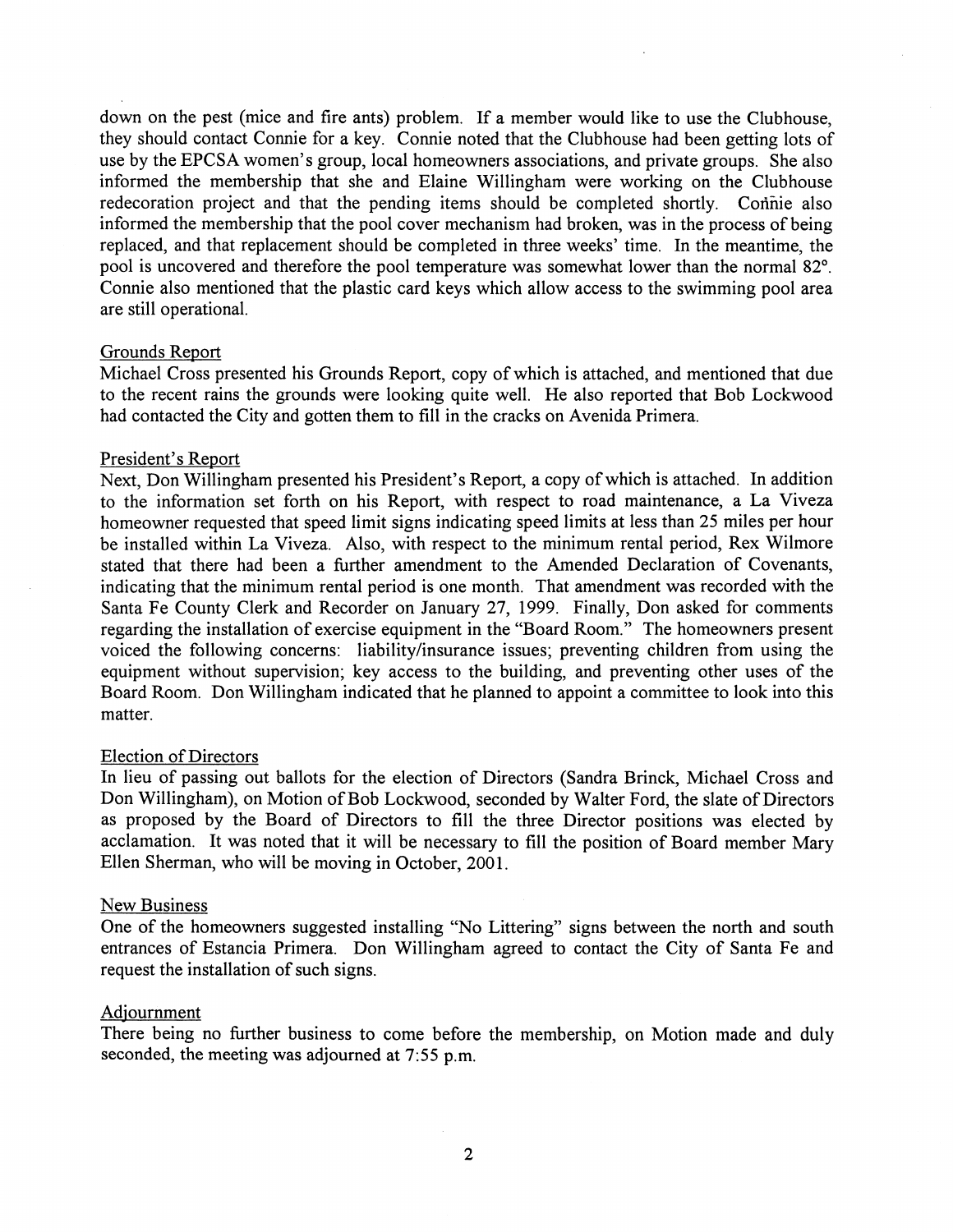# ESTANCIA PRIMERA COMMUNITY SERVICES ASSOCIATION **Board Meeting** September 11, 2001

The regular monthly meeting of the Estancia Primera Community Services Association was called to order by Don Willingham at 8:05 a.m. at the EPCSA Recreation Center. Board members present were: Don Willingham, Robert Lockwood, Mike Cross, John LeMaster, Sandra Brinck, Mary Ellen Sherman, Connie Burke, and Cheryl Sommer.

Minutes. Sandra Brinck circulated copies of the July 10, 2001 meeting Minutes.  $\mathbf{1}$ Following a discussion, one change was made (changing "her" to "him"). Upon motion made by Mary Ellen Sherman, seconded by Bob Lockwood, the Minutes were approved as revised.

Appointment of Board Member to Replace Cheryl Sommer. John LeMaster  $2<sub>1</sub>$ proposed that Dick Anderson, of Aspen Compound, be elected to replace Cheryl Sommer. John pointed out that it would be good to have a representative from Aspen Compound, and Dick is a CPA and willing to serve as Treasurer. Upon Motion made by John LeMaster, seconded by Connie Burke, Dick Anderson was unanimously elected to replace Cheryl Sommer.

Election of Officers. Upon Motion made by Mary Ellen Sherman, seconded by 3. Sandra Brinck, Don Willingham was elected President. Upon Motion by Sandra Brinck, seconded by Connie Burke, Mary Ellen Sherman was elected Vice President. Upon Motion made by Mike Cross, seconded by Mary Ellen Sherman, Dick Anderson was elected Treasurer. Upon Motion by Don Willingham, seconded by Mike Cross, Sandra Brinck was elected Secretary.

Old Business. There was a discussion regarding the minimum rental period for  $4<sup>1</sup>$ homes in Estancia Primera. It was confirmed that the minimum rental period is one month. It was noted that many new homeowners do not have this information. Upon Motion by John LeMaster, seconded by Mary Ellen Sherman, Mary Walta, attorney for ESPCA, is authorized to compile a master set of current documents to be furnished to all homeowners. Don Willingham will speak to Mary Walta regarding this

The Board discussed the advisability of a newsletter being  $5<sub>1</sub>$ Newsletter. periodically sent to homeowners, it was suggested that this be outsourced, since the ESPCA has sufficient funds to pay for such a project. Connie Burke and Mary Ellen Sherman will work on putting together articles for the newsletter. Board members are encouraged to e-mail information to Mary Ellen Sherman to be placed in the newsletter.

Mary Walta has announced that she may step down as  $6<sub>1</sub>$ New Business Chairperson of the ARB, with a tentative date of January 1, 2002. A discussion ensued regarding how she could be replaced. It might be possible to persuade Mary to continue indefinitely as chairperson. However, this should not be considered a position in perpetuity. Don Willingham gave a report of the last ARB meeting. There are still problems with Phil Coombs and his projects in Los Altos. Coombs' projects were considered and approved one by one: five lots were approved, the orange roofs were approved, the changed roof was approved and fence height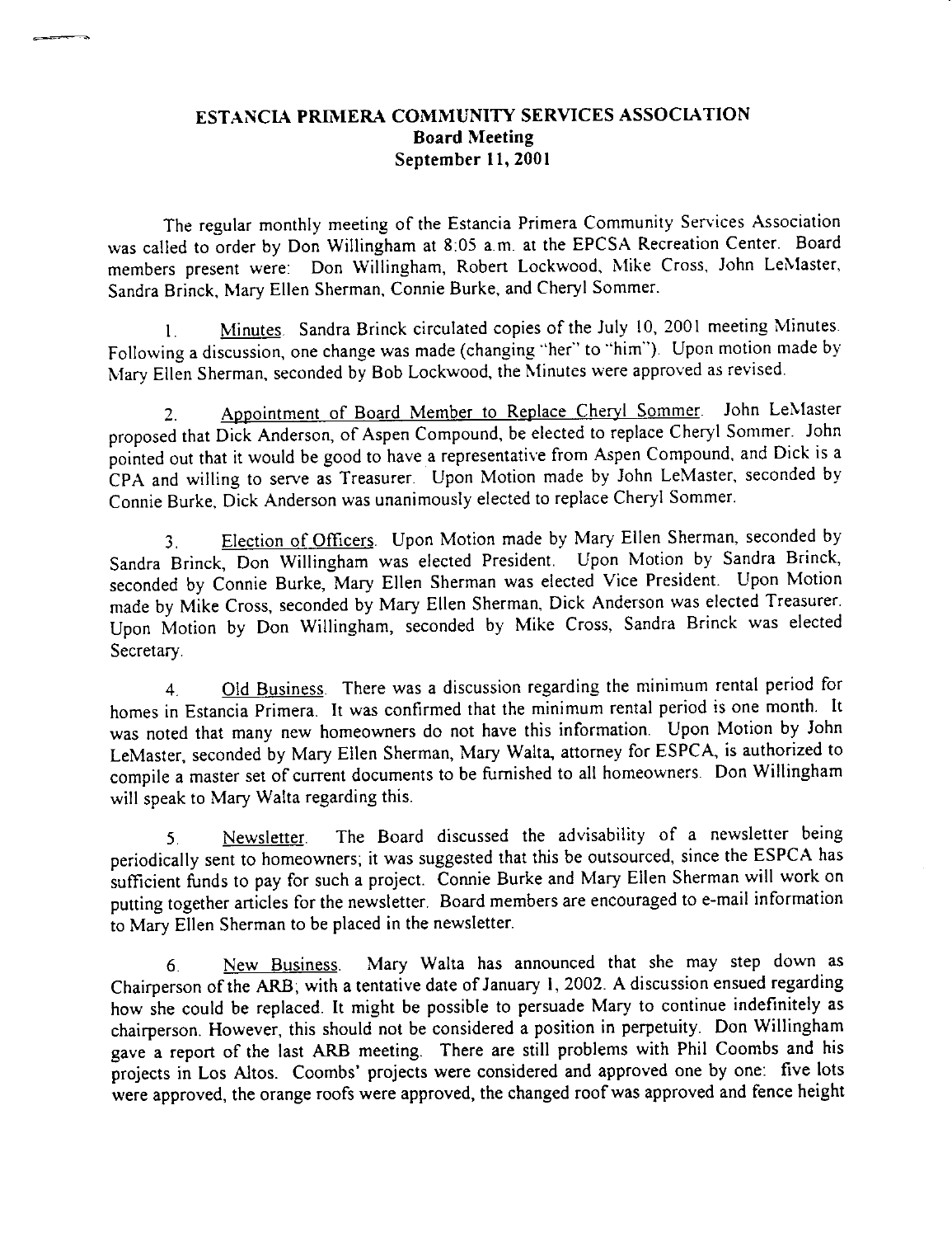was approved. However, with respect to Lot 21, two Board members refused to approve the red roof. Bob Lockwood proposed that Phil Coombs take two weeks and come back with an alternate proposal. On September 24, 2001, Phil Coombs was notified by Mary Walta that the ARB would not complete processing of final approval on Lots 13, 14, 18, 19, 20 and 21 until some resolution is made concerning the red metal roof on Lot 21. A copy of Mary Walta's September 24 letter to Phil Coombs is attached. In addition, the TV antenna problem involving Cynthia Drennan continues: Mary Walta wrote to her, explaining the alternatives available. Rex Wilmore reported that the plans for two houses in Kachina Hills have been approved. Finally, with respect to the blue gate on the house facing Avenida Primera, the owners have agreed to change the color.

Sandra Brinck passed out copies of Minutes from the Annual Meeting held in August, 2001, and asked that Board members review them for accuracy. If changes need to be made, Sandra Brinck should be contacted so that the changes can be incorporated into these Annual Minutes, which will be furnished to all homeowners at the next Annual Meeting (August, 2002).

Dick Anderson was introduced to the Board and the Board welcomed him.

Mike Cross reported that he has met with Thundercloud Grounds Report.  $7<sub>1</sub>$ Landscaping and that Thundercloud is responding quickly whenever he calls. No complaints have been received for the last thirty to forty-five days. He has requested Thundercloud to remove elm trees and spray weeds in the crack between the road and the curb. Mike Cross was authorized to use his judgment in authorizing Thundercloud to do additional work. He will also speak to Thundercloud regarding hauling the yard waste away immediately after completing work. It was noted that the Delfine Baca project needed landscaping work. Don Willingham volunteered to draft a letter to Sam Baca requesting revegetation of that development and he will have Bob Lockwood review it prior to its being sent.

Clubhouse Report. Connie Burke reported that a new pool cover mechanism had  $8<sub>1</sub>$ been installed, but it was flooded by mistake. Therefore, the pool will remain open until a new pool cover can be installed. It was suggested that in addition to installing a new pool cover mechanism, a float device be added which will shut the water off automatically when it reaches a certain level. Connie reported that the Hawaiian party was a big success and well attended. She also reported on upcoming events: a garage sale to be held in the parking lot on September 22nd, and the New Year's Eve party to be held December 31, 2001. Finally, Connie will arrange to have the handicapped parking areas repainted.

Adjournment. There being no further business to be considered by the Board at  $9<sub>1</sub>$ this time, upon Motion by John LeMaster, seconded by Connie Burke, the meeting was adjourned by Don Willingham at 9:10 a.m.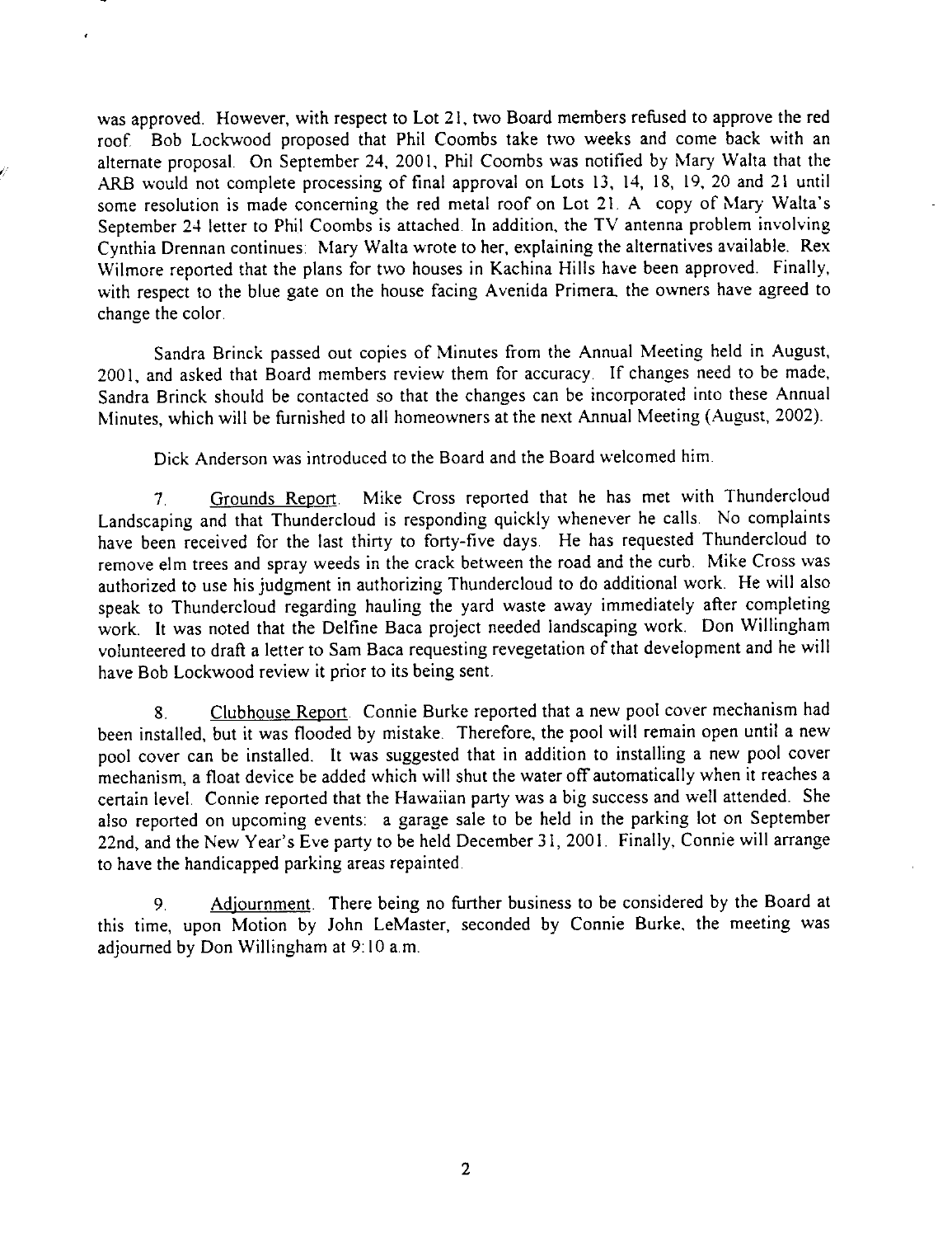# ESTANCIA PRIMERA COMMUNITY SERVICES ASSOCIATION **Board Meeting** October 9, 2001

The regular monthly meeting of the Estancia Primera Community Services Association was called to order by Don Willingham at 8:00 a.m. at the EPCSA Recreation Center. Board members present were: Don Willingham, Robert Lockwood, Mike Cross, Walter Ford, Connie Burke, Sandra Brinck, Dick Anderson, Mary Ellen Sherman, and John LeMaster.

Minutes. Sandra Brinck circulated copies of the September 11, 2001 meeting  $1.$ Minutes. Upon motion made by Robert Lockwood, seconded by Mike Cross, the Minutes were approved as submitted.

Old Business. Mary Ellen Sherman reported that information was still needed for  $2.$ the newsletter; she requested that Board members e-mail her this week. Connie Burke and Mike Cross indicated they would send information to Mary Ellen Sherman. Mary Ellen Sherman reported that she will not be moving until November and that she will chair the meeting on November 13, 2001 in Don Willingham's absence.

New Business. The appointment of the EPCSA Architectural Review Board 3. members was discussed: the Neighborhood Associations appoint members, then the EPCSA Board approves them (except for Los Altos, in which case the EPCSA Board appoints one member to the Los Altos Architectural Review Board). Rex Wilmore has been appointed to the Los Altos Architectural Review Board.

With regard to garage sales, Walter Ford requested that in the newsletter a reminder be included that persons attending garage sales in Estancia Primera cannot block fire hydrants.

The Board noted that Cheryl Sommer had done an excellent job as Treasurer for the Board and a letter will be prepared and signed at the next meeting, thanking Cheryl for her past services.

With respect to the Architectural Review Board, Connie Burke reported that she had received a letter from Jerry Cain complaining about construction noise caused by one of Jim Hays' subcontractors. It was noted that Jim Hays had apologized to Mr. Cain. A discussion ensued regarding the Architectural Review Board guidelines and means to prevent complaints from escalating and continuing. It was noted that these complaints need to be dealt with and disposed of in a timely fashion. If it is not possible to negotiate and resolve the issues absent legal action, the EPCSA Board must approve expenditure of funds in order to take legal action.

Clubhouse Report. Connie Burke reported that the pool was closed effective  $4.$ today and it is being winterized. The alarm is now on when a person enters the clubhouse and must be disarmed upon entry (Code No. 1492). John LeMaster reported that the dead trees had been removed and will be replanted within the next month. He will then contact Connie Burke and she will contact Daniel to arrange for watering of the newly planted trees. The cracks on the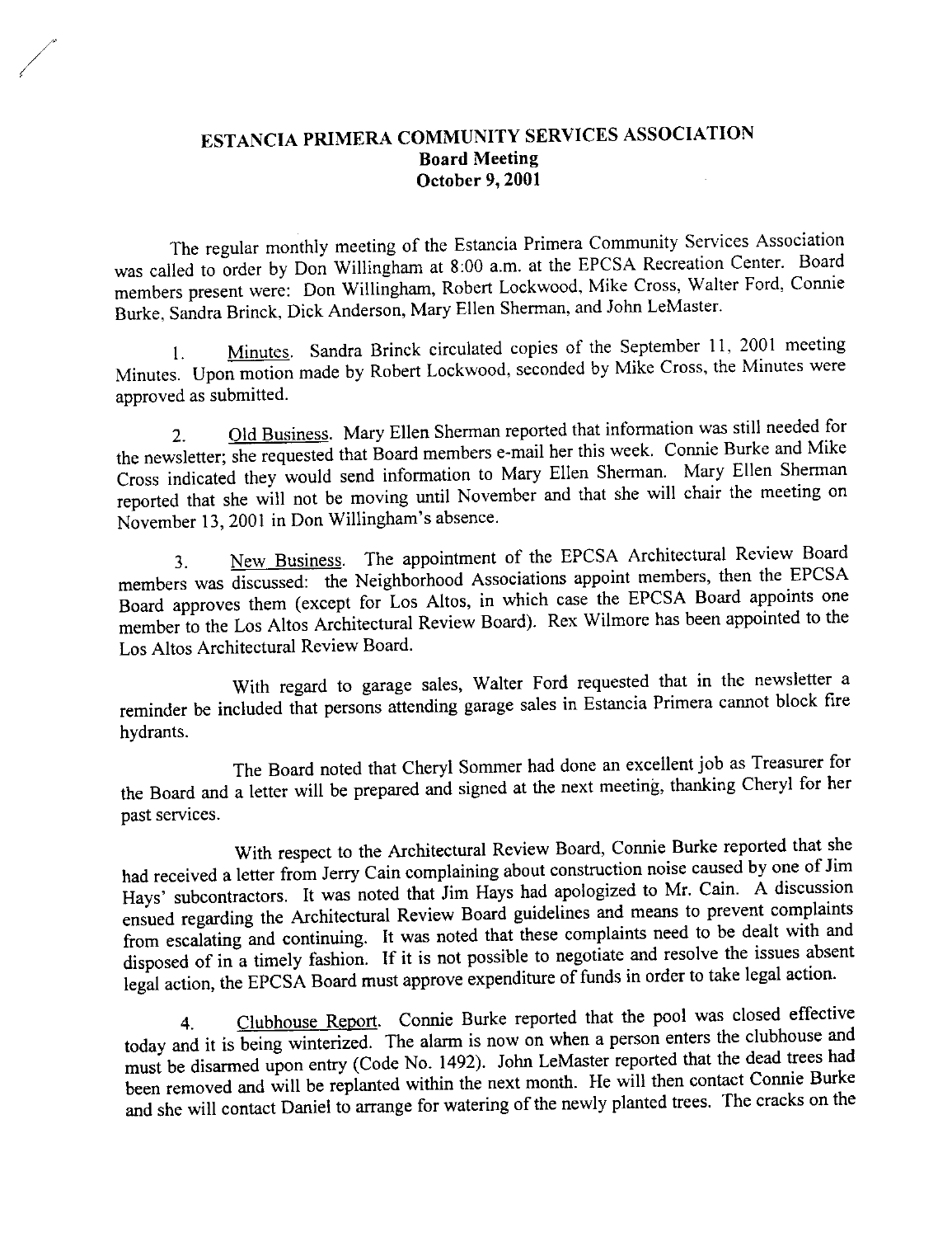clubhouse wall were discussed and John LeMaster and Robert Lockwood will arrange for repatching and restuccoing the clubhouse walls.

Grounds Report. Mike Cross reported that the sprinklers have now been turned 5. off, that the entry signs are in good condition. He also reported that the Thundercloud Landscaping Service crew works well the owner is present, but they have a tendency to "goof off" when the owner is not present. He noted that homeowners who have property which borders a common area must control the weeds, etc. to the street. Mike will continue to work with the owner of Thundercloud and will be requesting an increasing amount of work to be done by Thundercloud.

Treasurer's Report. Dick Anderson circulated the Treasurer's Report and that 6. Report was discussed. Upon motion by Robert Lockwood, seconded by Mary Ellen Sherman, the Treasurer's Report was unanimously approved. A discussion ensued regarding the format of the report; Dick Anderson will discuss this with the accountant, Judy Wilson.

Adjournment. There being no further business to be considered by the Board at  $7<sub>1</sub>$ this time, upon Motion by John LeMaster, seconded by Walter Ford, the meeting was adjourned by Don Willingham at 9:00 a.m.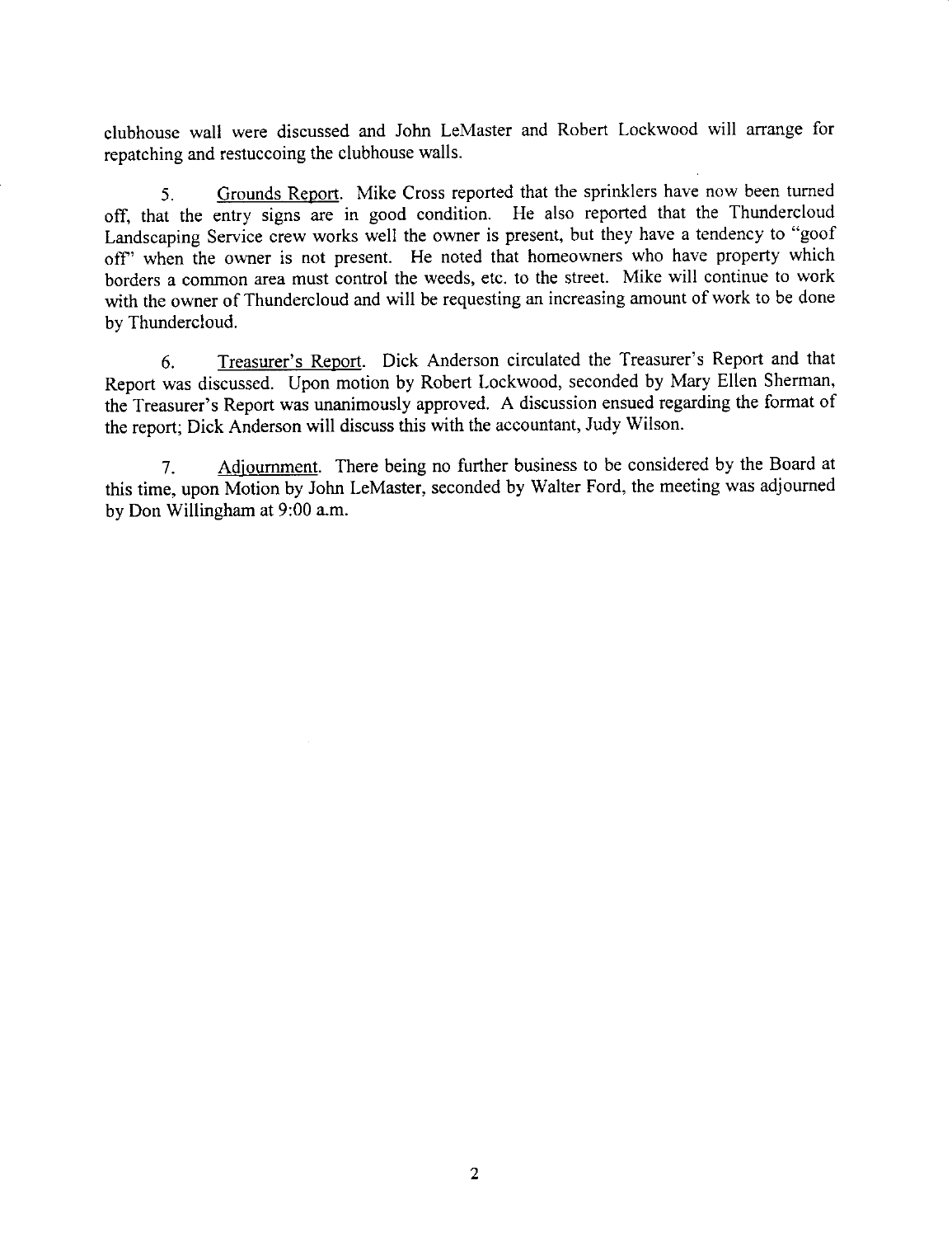# ESTANCIA PRIMERA COMMUNITY SERVICES ASSOCIATION **Board Meeting** November 13, 2001

The regular monthly meeting of the Estancia Primera Community Services Association was called to order by Mary Ellen Sherman, as Chair of the meeting in Don Willingham's absence, at 8.05 AM at the EPCSA Recreation Center. Board members present were: Mary Ellen Sherman, Dick Anderson, Mike Cross, Bob Lockwood, Walter Ford, Sandra Brinck, Connie Burke and John LeMaster.

 $\mathbf{1}$ . Minutes. Sandra Brinck circulated copies of the October 9, 2001 meeting Minutes. Bob Lockwood noted that he and John LeMaster were to examine the clubhouse walls; it is too late in the year to do any repair work, and needed repairs will be considered next spring. He noted that there is no structural damage on the tennis court wall. Connie Burke moved that the Minutes be approved as amended. Bob Lockwood seconded the Motion and the Minutes were approved as amended.

Treasurer's Report. Dick Anderson circulated the Treasurer's Report, and noted  $2<sub>1</sub>$ that he has changed the format to include monthly expenditures. He also noted that Phil Coombs was to be refunded \$675 per lot for four lots (Lots 13, 14, 18 and 20) in Los Altos, on the advice of Mary Walta, the Association's attorney. Also, he noted that the lot containing the home with the red roof is still at issue. Finally, Dick noted that the Architectural Review Board account needs to be reconciled.

Grounds Report. Mike Cross noted that Thundercloud Landscaping Service had  $3<sub>1</sub>$ informed him that they were likely to go over their estimate for maintaining the common area grounds; Mike has approved up to an additional \$200. Mike will examine the current contract with Thundercloud for purposes of putting together a new contract for 2002. John Amos will assist in this endeavor. Mike noted that some light bulbs need replacing, and reported that there has been no graffiti lately. Mike is working with building a relationship with Thundercloud and he will require in the future that the owner, Jeffrey Rowe, be present so that his workers don't "goof off" in his absence. After discussion, the Board authorized hiring New Mexico Pest Control to eradicate the gophers around Avenida Primera.

 $\overline{4}$ . Clubhouse Report. Connie Burke is following up on the construction of the cabinet to cover the utility box adjacent to the fireplace in the EPCSA Recreation Center; she was promised it would be installed by December 31, 2001. She reported that Daniel has been watering the newly planted trees. She also reported that a New Year's Eve party has been scheduled for December 31, 2001, from 9:00 PM to 1:00 AM. The party will have a "fun and games" theme. Those attending will be asked to bring hors d'oeuvres; EPCSA will provide the beverages. Connie has also hired a disk jockey to provide music. She will look into the possibility of closing in the portal area with plastic and outdoor heaters in order to provide more space for the planned games. Connie will send flyers/invitations for the New Year's Eve party (the invitations will be mailed to out-of-state homeowners). She also noted that a Thanksgiving pot luck is being held at the Clubhouse on Thursday, November 22, 2001; Suzan McNeil and Ann Bayless are chairing that event.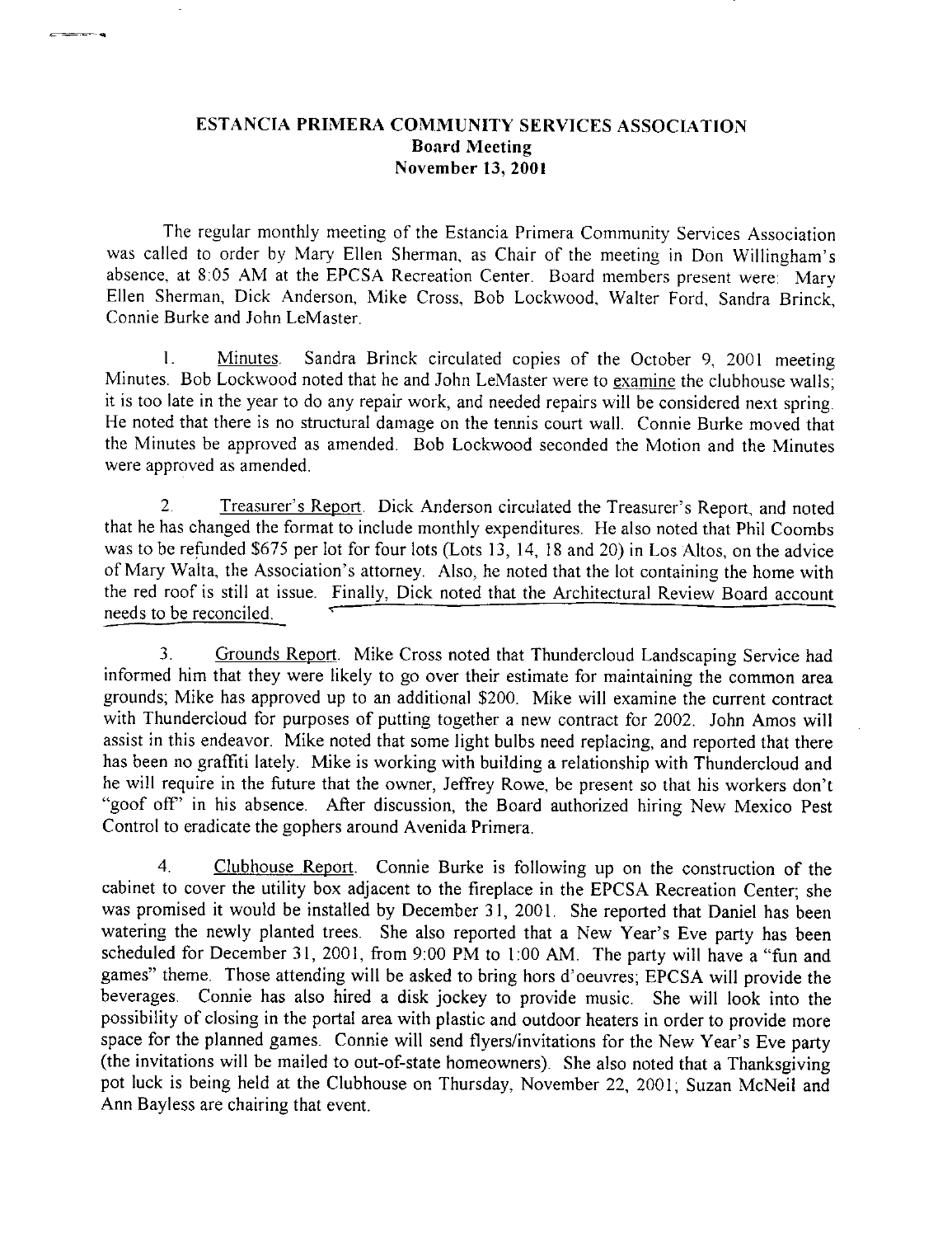Old Business. A discussion regarding the ARB procedures and ways to speed up  $5<sub>1</sub>$ the resolution of issues coming before the ARB was held; this will be discussed further at the next meeting. It was noted that Mary Walta will be resigning as Chair of the ARB; Rex Wilmore has agreed to take over as Chairman of the ARB.

6. New Business. It was noted that Connie Burke, Mike Cross and Don Willingham have the 800 number to call if the alarm system is triggered.

Dogs running loose in the neighborhood. The problem of dogs running loose in the neighborhood was discussed. It was noted that homeowners should call the Santa Fe Animal Control. Homeowner Charles Bayless had his pant leg nipped by a loose dog. Mike Cross suggested carrying mace if homeowners are walking in the neighborhood.

Adjournment. There being no further business to be considered by the Board at  $7_{\scriptscriptstyle{\sim}}$ this time, upon Motion by John LeMaster, seconded by Bob Lockwood, the meeting was adjourned by Mary Ellen Sherman at 8:45 AM.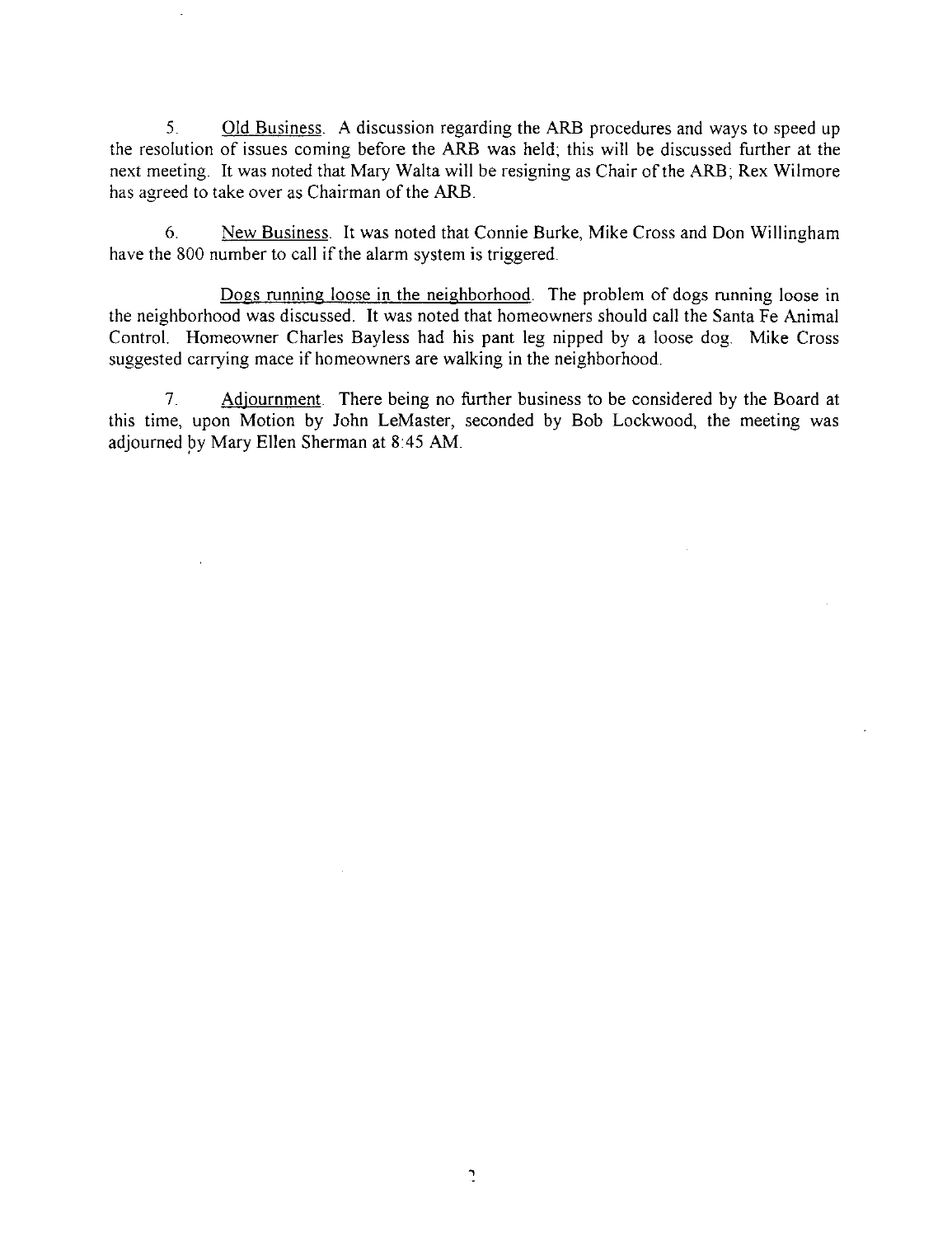# ESTANCIA PRIMERA COMMUNITY SERVICES ASSOCIATION **Board Meeting** December 11, 2001

The regular monthly meeting of the Estancia Primera Community Services Association was called to order by Don Willingham at 8:10 AM at the EPCSA Recreation Center. Board members present were: Mary Ellen Sherman, Dick Anderson, Mike Cross, Bob Lockwood, Walter Ford, Sandra Brinck, Connie Burke and John LeMaster.

Minutes. Sandra Brinck circulated copies of the November 13, 2001 meeting  $1.$ Minutes. After discussion, it was noted that the last sentence of paragraph 3 of the Minutes should be amended to read as follows: "After discussion, the Board authorized hiring Eloy Romero (Eloy's Pest Control) to eradicate the gophers along Avenida Primera." Mary Ellen Sherman moved that the Minutes be approved as amended; Bob Lockwood seconded and the Minutes were approved as amended.

Treasurer's Report. Dick Anderson circulated the Treasurer's Report, and noted  $2.$ that as of November 30, 2001, there is a \$13,000 profit. Dick reported that the ARB account still needs to be reconciled and inquired as to the location of historical records. Also, in connection with the obtaining of a refund on construction deposits made to the ARB, it was noted that the homeowner should first request a refund from the ARB and the ARB then directs Dick Anderson to send a refund check to the homeowner. Next, the compilation report and footnotes prepared by Judy Wilson in connection with Annual Reports were discussed. Dick recommended that for the future, only a tax return and financial statements (without footnotes) be prepared. On motion by Sandra Brinck, seconded by Don Willingham, Dick Anderson is authorized to contact Judy Wilson and request her to prepare only a tax return and financial statement without footnotes for the year 2001.

Grounds Report. Eloy's Pest Control has eradicated the gophers (eight to nine  $3<sub>1</sub>$ active sites) with the use of pellets; four to five ant piles were also eliminated. Eloy's Pest Control will come back if the gophers return.

Thundercloud Landscaping Service has given a bid of \$4,950 plus gross receipts tax for landscaping services in the year 2002. It was noted that the contract amount for 2001 was \$4,700. Mary Ellen Sherman moved that the Thundercloud bid for 2002 of \$4,950 plus gross receipts tax be approved, with the understanding that Mike Cross will monitor the work. The motion was seconded by John LeMaster and carried unanimously.

Bob Lockwood reported that the City had money available to spend for "calming devices" (otherwise known as "speed bumps"). A discussion was held and the Board decided not to contact the City to install calming devices on Avenida Primera.

Old Business. With respect to stray dogs, it was noted that homeowners should 4. contact Animal Control at 955-2700 to report dogs running loose.